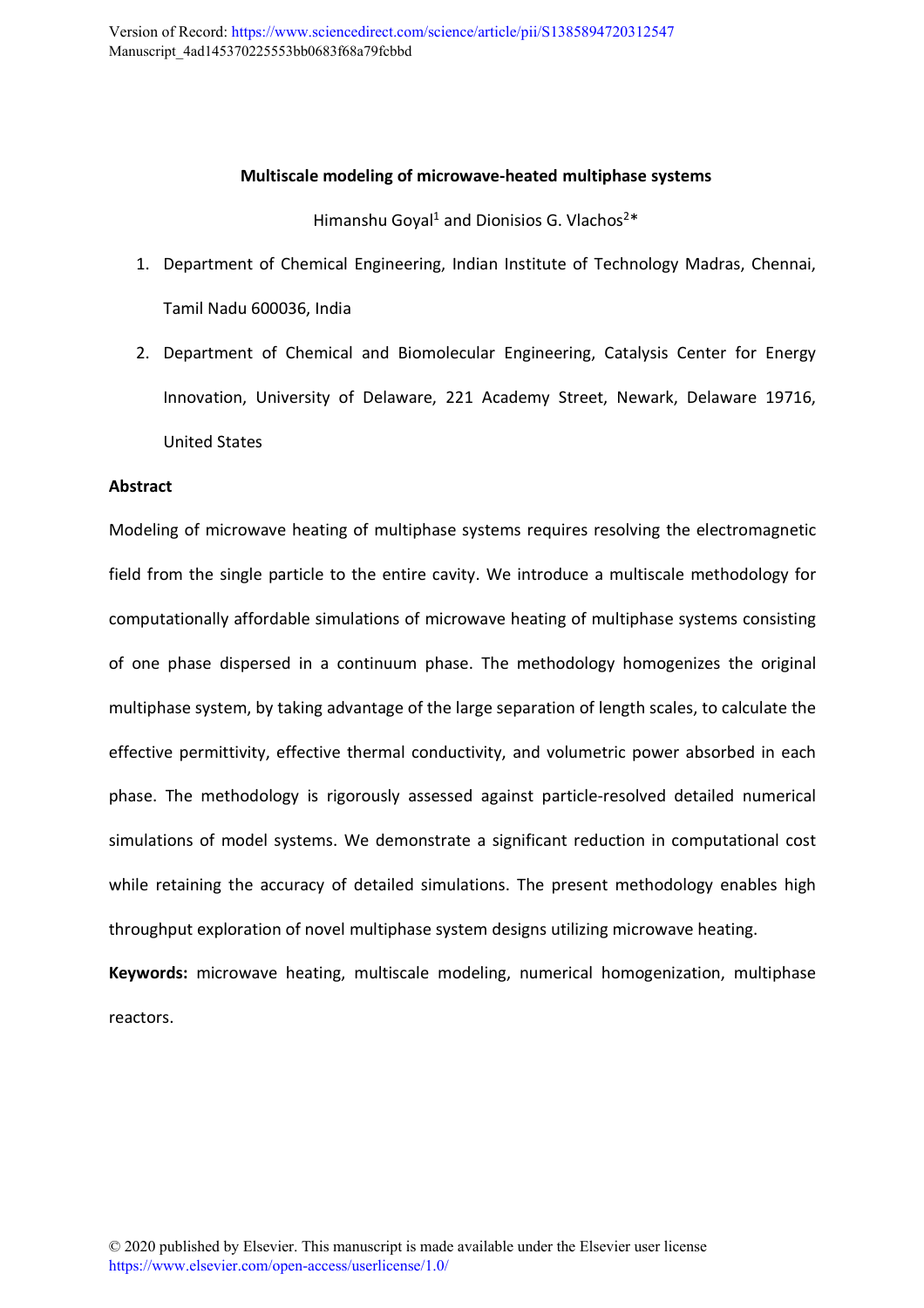#### **1. Introduction**

Microwaves produced from renewable electricity provide a sustainable way of heating reactors, dryers, and other multiphase systems (hereafter called systems), thereby reducing the dependence on fossil fuels. Moreover, the rapid and selective heating of microwaves can intensify traditional processes leading to significant increase in productivity and energy efficiency, as shown in recent experimental studies [1-15].

Despite the abovementioned benefits, microwave heating is far from being widely implemented due to the poor understanding of the underlying processes, scalability, and cost issues. Many of the chemical processes utilize multiphase systems, such as a fixed bed or a slurry reactor, possessing multiple scales, ranging from an individual particle to the entire system. Experimental studies cannot easily provide the temperature profile across all scales [16]. Computations can be used to complement experiments and for the design, optimization, and scale-up of microwave reactors [17-19]. However, the complexity of microwave-heating of a multiphase system makes the modeling extremely challenging. For instance, non-spherical particles focus the electromagnetic field at their sharp edges and can result in hot spots and temperature gradients, implying that simulations need to resolve individual particles. The mere requirement of resolving all scales renders numerical simulations computationally prohibitive.

One way of overcoming the disparity in scales is the use of homogenization theory, a multiscale method applied chiefly in transport and specifically in diffusion [20-22] and thermal conduction [23, 24]. Homogenization theory takes advantage of the disparity in length scales and provides effective properties, thereby converting the original point-wise mathematical description into an averaged (coarse-grained) description. In the physics literature related to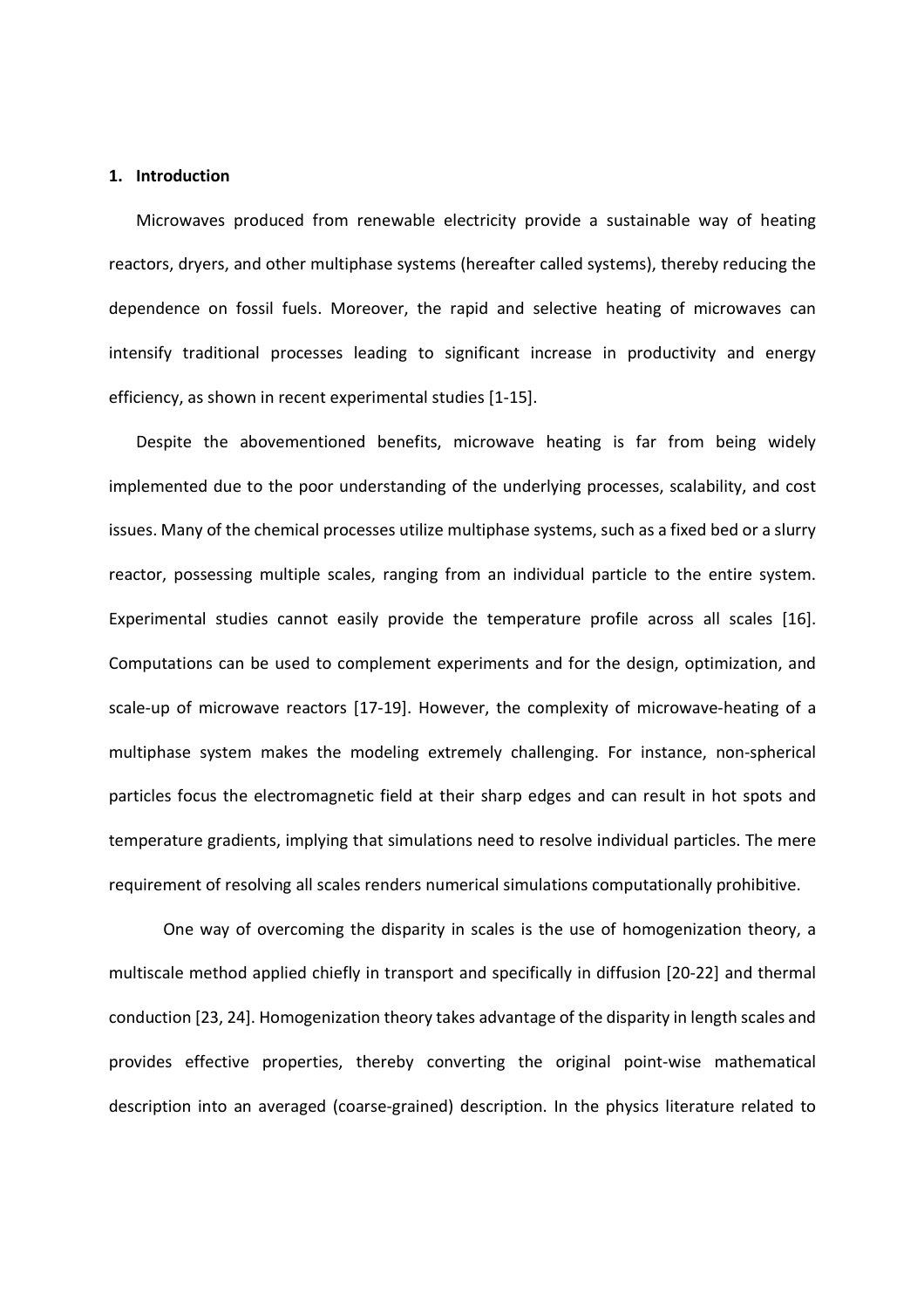metamaterials, calculating the effective electromagnetic properties, such as the electric permittivity, magnetic permeability, refractive index, and wave impedance, of structured composites is an active area of research [25-30]. For instance, analytical mixing formulae, such as the Clausius–Mossotti and the Maxwell–Garnett formulae [26], for computing effective properties for special cases and geometric simplifications, have been derived. Pendry et al. [25] derived the effective permeability of several simple periodic structures starting from the integral form of Maxwell's equations. Liu et al. [28] evaluated the effective permittivity of a periodic composite structure by comparing the complex transmission coefficient with numerical calculations. However, the calculation of the effective permittivity based on the reflection and transmission coefficients is not unique [26]. When the inhomogeneity scale is small compared to the electromagnetic wavelength, the electrostatic limit has been used to calculate the effective permittivity, by comparing the energy stored in a capacitor containing the original multiphase system and the corresponding effective medium [27, 30]. Smith and Pendry [26] calculated the effective permittivity and permeability using a numerical homogenization scheme based on Pendry et al. [25].

The abovementioned techniques provide a way to evaluate the effective permittivity and permeability using homogenization theory and have mainly been explored by the metamaterials' community. Microwave-heating of multiphase systems is a relatively new area of research and requires efficient simulation tools to evaluate the temperature distribution. At present, the finite element COMSOL multiphysics microwave simulation software is the most commonly used tool to investigate microwave heating [3, 17-19, 31, 32].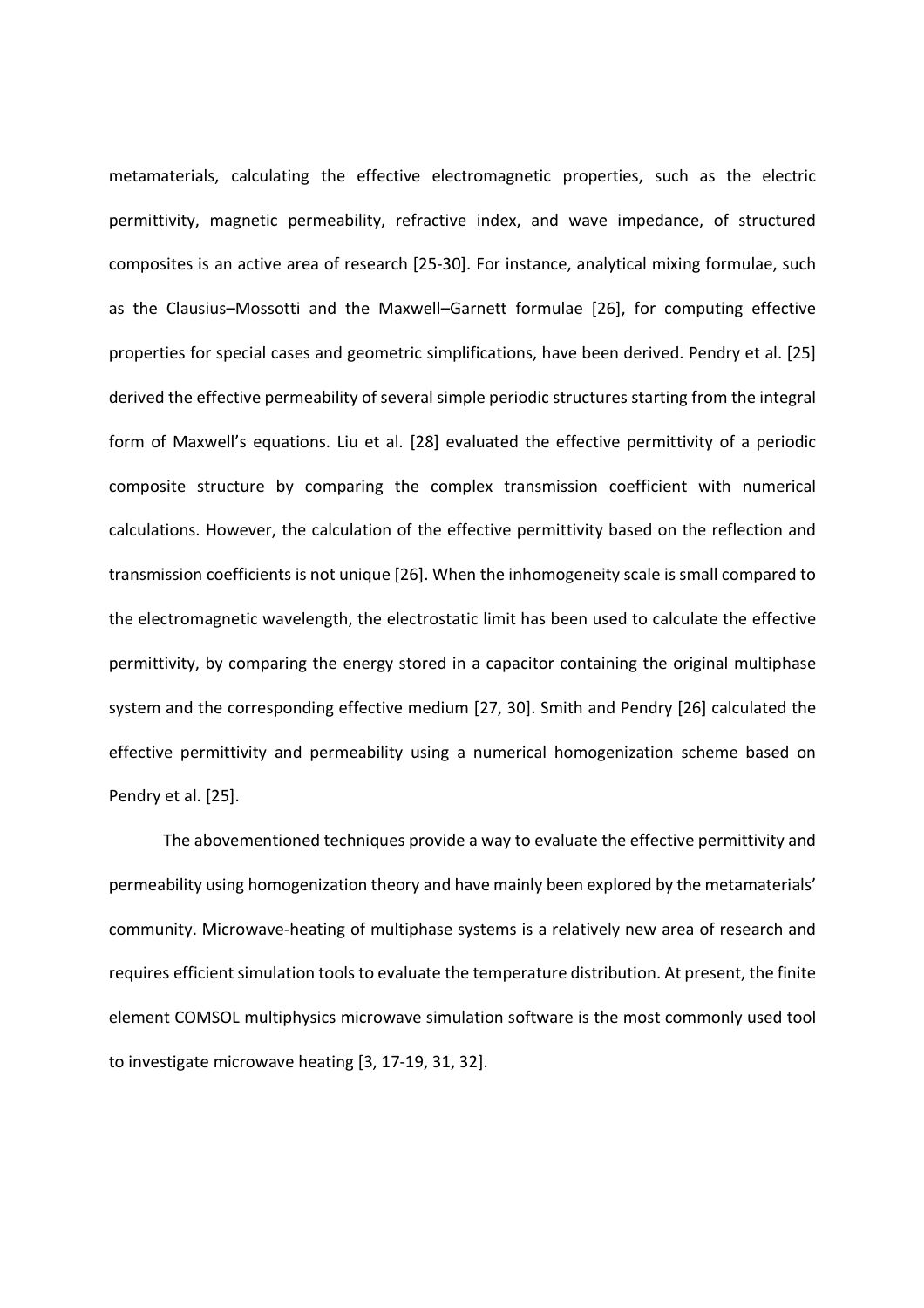Here we develop the foundations of multiscale heat transfer for microwave heating of multiphase systems. Furthermore, we introduce a simple geometry for efficient particle-resolved simulations in COMSOL (hereafter called detailed simulations) and compare to the homogenization results of the coarse graining of ours as well as analytical formulae of prior work. We go beyond computing effective properties to look at the electric field, the power adsorbed, and the temperature distribution. The developed methodology allows for the first time computationally affordable numerical simulations of microwave heating of multiphase systems.

#### **2. Coarse-graining Theory**

We define the length scales of the multiphase system and the unit cell,  $\mathcal{L}_c$  and  $l_c$ , respectively, and consider the separation of length scales  $l_c \ll \mathcal{L}_c$ . Figure 1 shows the schematic of a multiphase system (e.g., a fixed bed or a slurry reactor) along with the associated length scales. The unit cell term is widely used in crystallography and materials science to represent the smallest periodic structure whose replication creates an entire material. Here the unit cell is defined as the length scale that captures statistically the inhomogeneity of the medium. The distribution of the material within the unit cell does not necessarily need to be periodic. The wavelength of the microwave  $\lambda$  is another important characteristic length scale. When the unit cell is much smaller than the characteristic length scales of the multiphase system, i.e.,  $\epsilon$  =  $l_c/\text{min}(\lambda, \mathcal{L}_c) \ll 1$ , the governing equations can be transformed into averaged equations with effective coefficients [33]. This section describes the methodology to calculate the effective permittivity  $\varepsilon_{\rm eff}$ , effective thermal conductivity  $\kappa_{\rm eff}$ , and volumetric power absorbed in the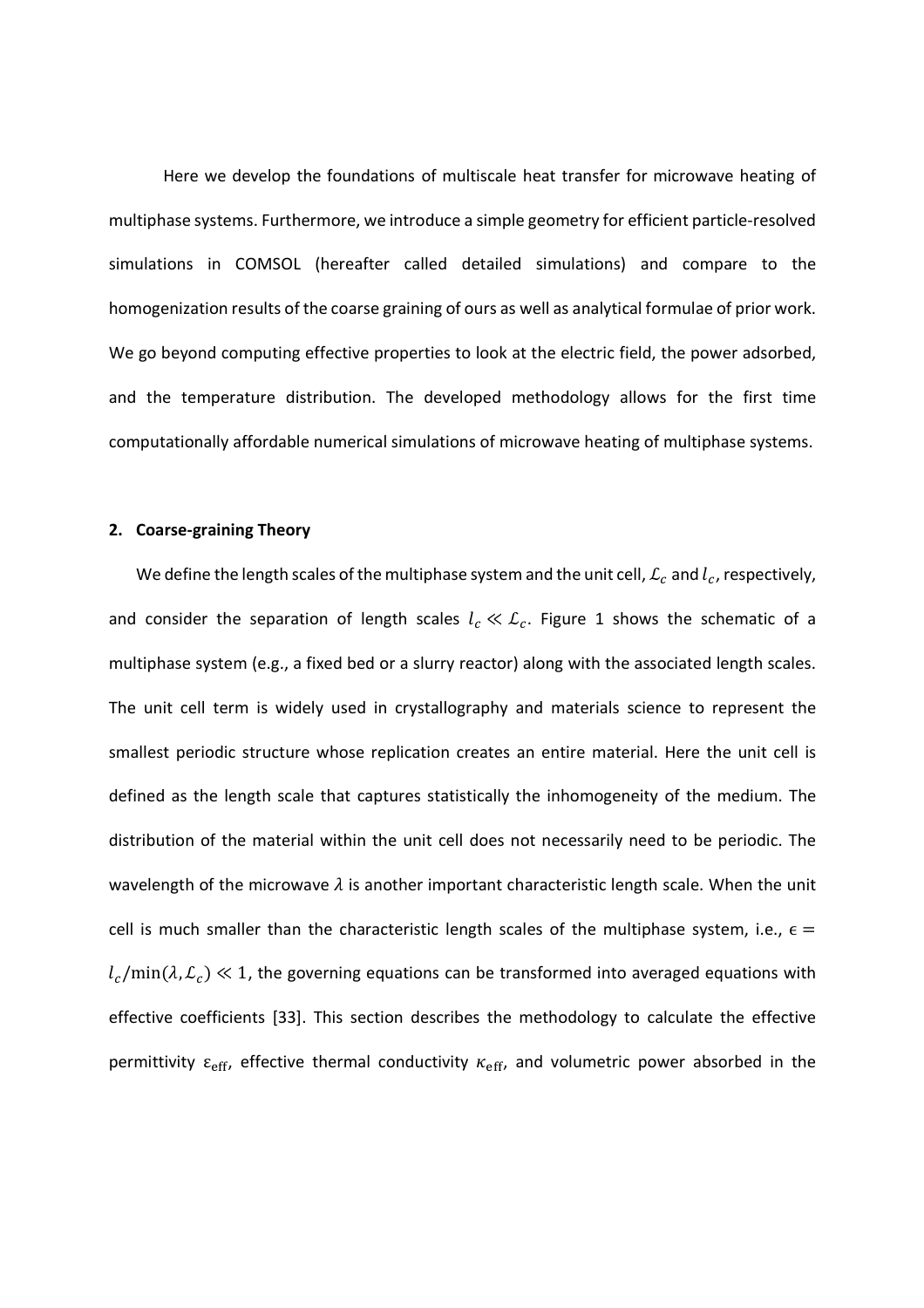dispersed  $\langle Q \rangle_d$  and continuous phases  $\langle Q \rangle_c$  of the effective medium obtained from the homogenization of the multiphase system.



*Figure 1: Schematic of the multiscale nature of a multiphase catalytic reactor. The largest length scale corresponds to the reactor-size*  $\sim$   $O(1 \text{ m})$  and the smallest length scale is associated with a single particle  $\sim$   $O(1 \text{ mm})$ . Detailed simulations of a *multiphase reactor require the mesh size to be sufficiently smaller than the particle size, thereby making the number of mesh elements too large to be computationally affordable.* 

# **2.1. Calculation of Effective Permittivity**  $\varepsilon_{\text{eff}}$  **via Homogenization Theory**

Inside a source-free, linear, isotropic, and homogeneous medium, the Helmholtz equation describes the distribution of the electric and magnetic field components of a harmonic electromagnetic wave [34]

$$
\nabla^2 \mathbf{E} + \omega^2 \mu \varepsilon \mathbf{E} = 0
$$
  

$$
\nabla^2 \mathbf{H} + \omega^2 \mu \varepsilon \mathbf{H} = 0
$$
 (1)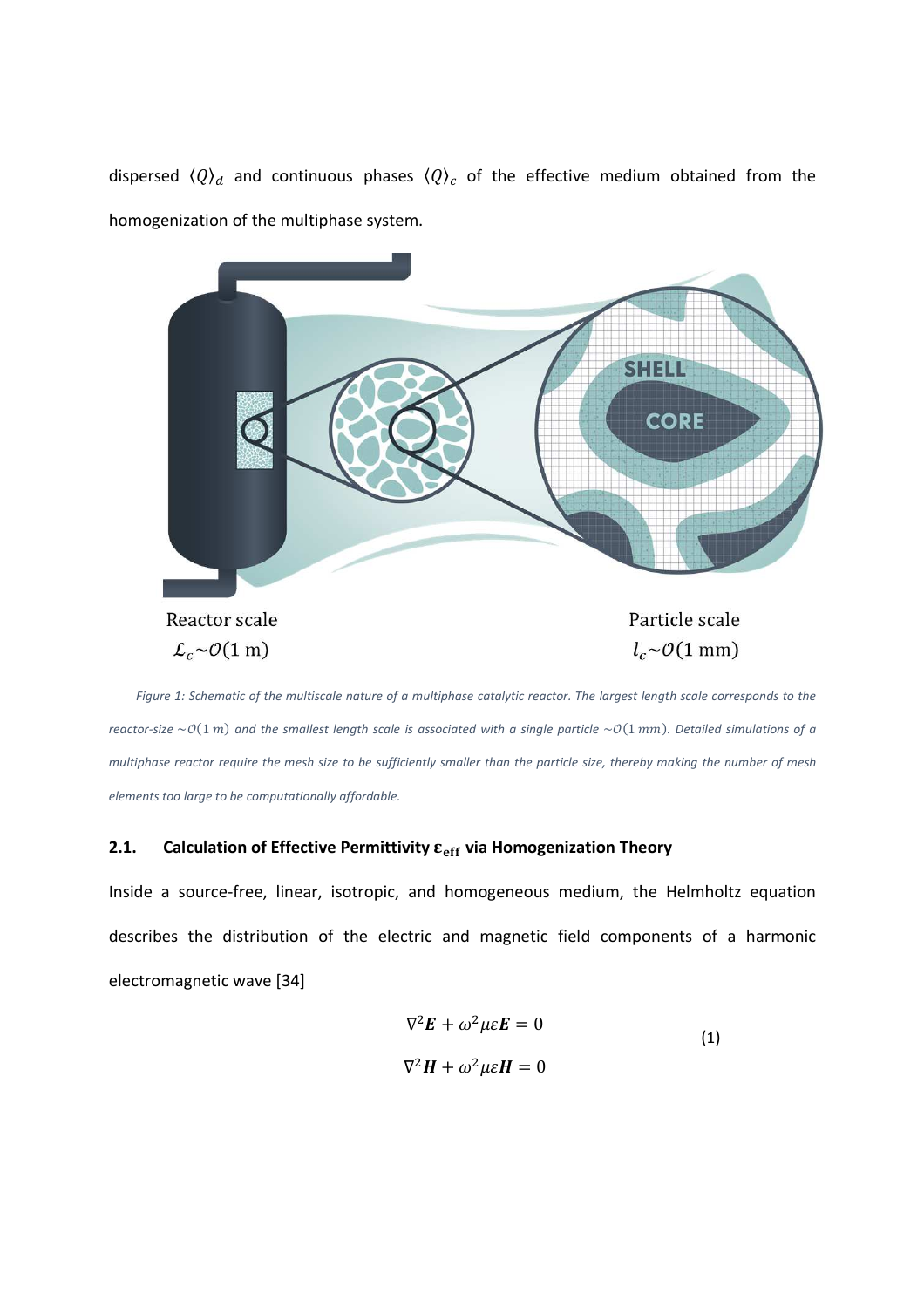where E and H are the electric and magnetic fields in phasor notation, respectively.  $\omega$  is the angular frequency and  $\varepsilon$  and  $\mu$  are the complex permittivity and permeability of the medium, respectively. The volumetric power absorbed  $Q$  [W/m<sup>3</sup>] due to dielectric heating is given by

$$
Q = 0.5 \omega \varepsilon^{\prime\prime} E.E^* \tag{2}
$$

where  $\varepsilon^{\prime\prime}$  is the imaginary part of the complex permittivity and  $\pmb{E}^*$  is the complex conjugate of  $\pmb{E}.$ The above equations need to be solved for each phase with appropriate interfacial conditions, requiring the mesh/grid to resolve the interface and thus making the computational cost of simulations extremely high. To reduce the computational cost, the governing equations are transformed into averaged equations by an averaging operation. For this purpose, the averaging operator  $\langle \cdot \rangle$  is defined over a length scale  $l_c$  as

$$
\langle \cdot \rangle = \frac{1}{\mathcal{V}} \int_{\mathcal{V}} (\cdot) dV \tag{3}
$$

Here,  $\mathcal V$  is the volume associated with the length scale  $l_c$ . The focus of this work is on dielectric heating; therefore, the magnetic permeability is assumed to be that of vacuum. Applying the averaging operator  $\langle \cdot \rangle$  on Eq. (1) for E gives

$$
\nabla^2 \langle E \rangle + \omega^2 \mu \langle \varepsilon E \rangle = 0 \tag{4}
$$

Introducing an effective permittivity of the medium  $\varepsilon_{\rm eff}$ , Eq. (4) becomes

$$
\nabla^2 \langle E \rangle + \omega^2 \mu \varepsilon_{\rm eff} \langle E \rangle = 0 \tag{5}
$$

where

$$
\varepsilon_{\rm eff} = \frac{\langle \varepsilon E \rangle}{\langle E \rangle} \tag{6}
$$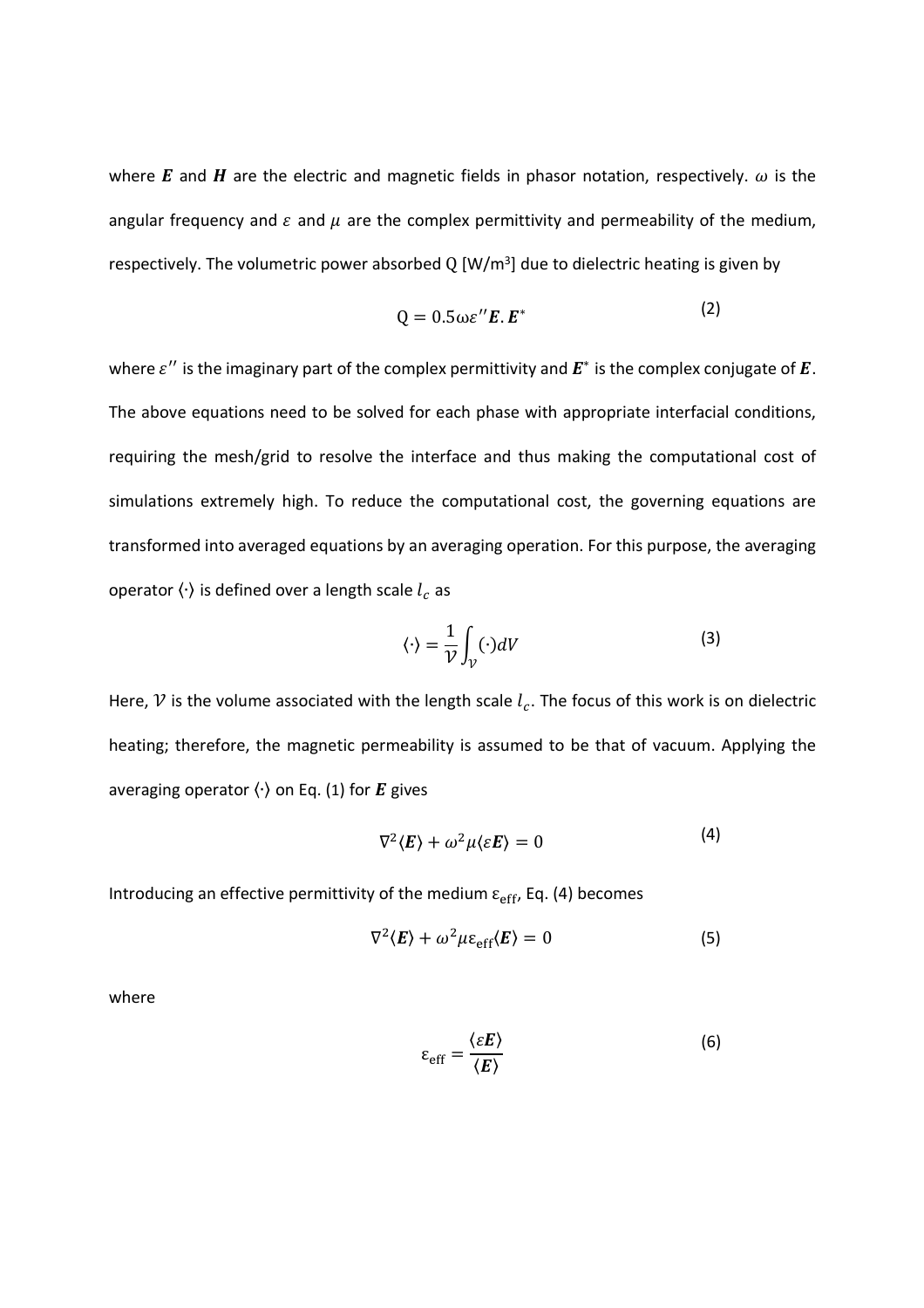Eq. (5) governs the distribution of the averaged electric field  $\langle E \rangle$ . Using the definition of the electric displacement field  $\bm{D}$ 

$$
D = \varepsilon E \tag{7}
$$

in Eq. (6) results in

$$
\varepsilon_{\rm eff} = \frac{\langle \mathbf{D} \rangle}{\langle \mathbf{E} \rangle} \tag{8}
$$

Eq. (8) defines the effective permittivity  $\varepsilon_{\text{eff}}$  of a multiphase system. Using simulations, the local distribution of  $D$  and  $E$  is obtained within the unit cell and then used to calculate  $\varepsilon_{\rm eff}$  according to Eq. (8).

# **2.2. Estimation of the Volumetric Power Absorbed [W/m<sup>3</sup> ]**

The point-wise volumetric power absorbed for the dispersed  $Q_\mathrm{d}$  and continuum  $Q_\mathrm{c}$  phases is given by

$$
Q_{\rm d} = 0.5 \omega \varepsilon_{\rm d}^{\prime\prime} (\boldsymbol{E}.\boldsymbol{E}^*)_{\rm d}
$$
  

$$
Q_{\rm c} = 0.5 \omega \varepsilon_{\rm c}^{\prime\prime} (\boldsymbol{E}.\boldsymbol{E}^*)_{\rm c}
$$
 (9)

where  $\varepsilon''_d$  and  $\varepsilon''_c$  are the imaginary part of the permittivity of the dispersed and the continuum phases, respectively.  $(E.E^*)_d$  and  $(E.E^*)_c$  represent the strength of the electric field in the dispersed and continuum phases, respectively. Applying the averaging operator 〈∙〉 to Eq. (9) provides

$$
\langle Q \rangle_{\rm d} = 0.5 \omega \varepsilon_{\rm d}^{\prime\prime} \langle E. E^* \rangle_{\rm d}
$$
  

$$
\langle Q \rangle_{\rm c} = 0.5 \omega \varepsilon_{\rm c}^{\prime\prime} \langle E. E^* \rangle_{\rm c}
$$
 (10)

Since the simulations of the effective medium provide  $\langle E\rangle$  instead of  $E$ , we express  $\langle E. E^*\rangle_{\rm d}$  and  $\langle E.E^*\rangle_{\rm c}$  using  $\langle E\rangle$ . For this purpose, the point-wise electric filed  $E$  is decomposed into the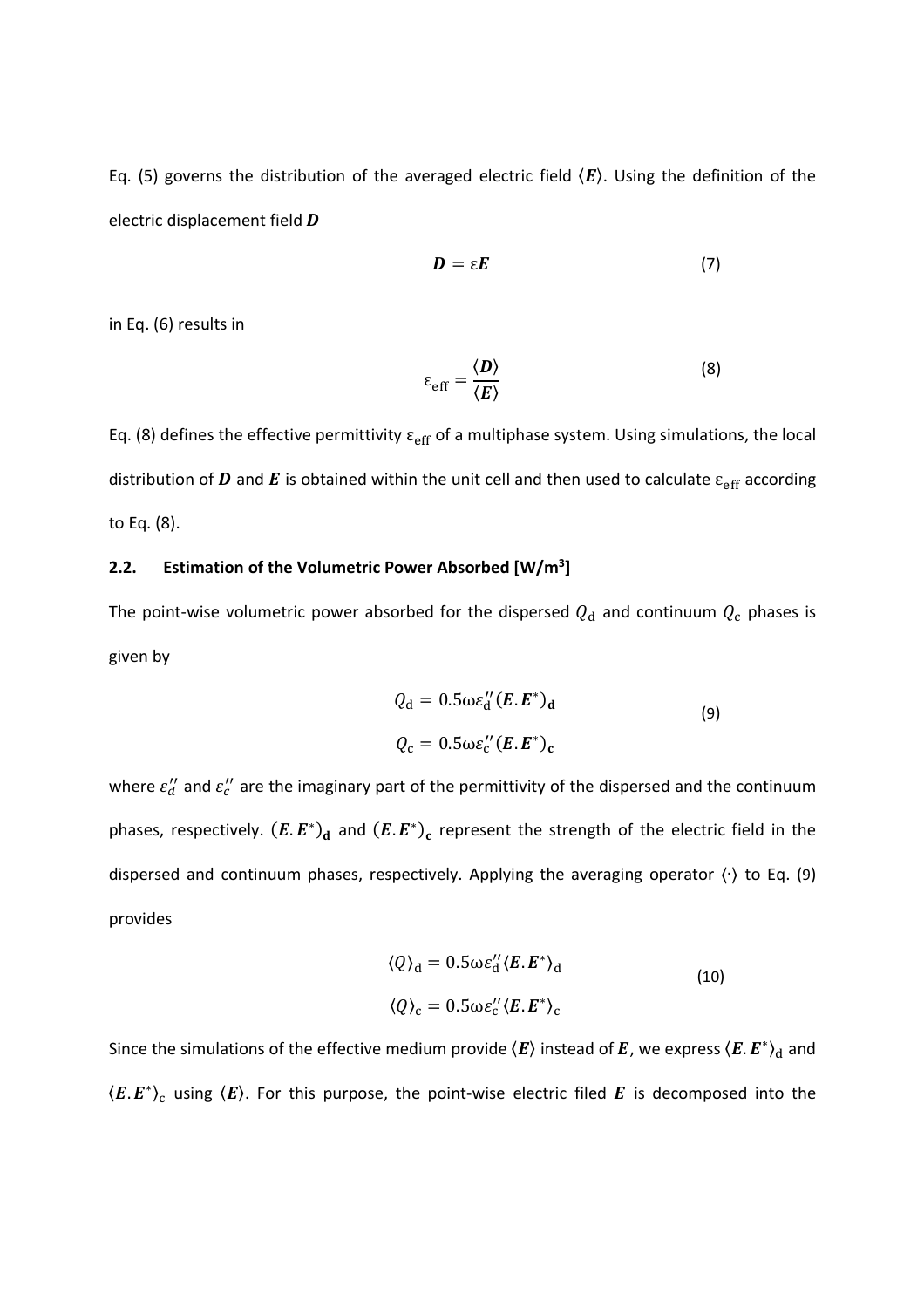averaged electric field  $\langle E\rangle$  and the residual electric field  $E'$ , reminiscent of theory for fluctuating and turbulent systems, such that

$$
E = \langle E \rangle + E' \tag{11}
$$

Using Eq. (11),  $\langle E.E^* \rangle$  can be expressed as

$$
\langle E.E^*\rangle = \langle E \rangle.\langle E^*\rangle + \langle E'.E'^*\rangle \tag{12}
$$

By defining two numerically computed parameters  $\alpha$  and  $\beta$ :

$$
\alpha = \frac{\langle E'. E'^{*} \rangle}{\langle E \rangle . \langle E^{*} \rangle}
$$
  

$$
\beta = \frac{\langle E.E^{*} \rangle_{\text{d}}}{\langle E.E^{*} \rangle}
$$
 (13)

 $\left\langle \bm{E}.\,\bm{E}^{\ast}\right\rangle _{\mathrm{d}}$  and  $\left\langle \bm{E}.\,\bm{E}^{\ast}\right\rangle _{\mathrm{c}}$  can be calculated as

$$
\langle E.E^* \rangle_d = \beta (1 + \alpha) \langle E \rangle \langle E^* \rangle
$$
  

$$
\langle E.E^* \rangle_c = \frac{(1 - \phi \beta)}{(1 - \phi)} (1 + \alpha) \langle E \rangle \langle E^* \rangle
$$
 (14)

where  $\phi$  is the volume fraction of the dispersed phase.  $\alpha$  and  $\beta$  capture the variation of E at a length scale smaller than  $l_c$  and are calculated using the numerically evaluated  $\bm E$  within the unit cell. Substituting Eq. (14) into Eq. (10), we get

$$
\langle Q \rangle_{\mathbf{d}} = 0.5 \omega \varepsilon_{\mathbf{d}}^{\prime\prime} \beta (1 + \alpha) \langle E \rangle. \langle E^* \rangle
$$
  

$$
\langle Q \rangle_{\mathbf{c}} = 0.5 \omega \varepsilon_{\mathbf{c}}^{\prime\prime} \frac{(1 - \phi \beta)}{(1 - \phi)} (1 + \alpha) \langle E \rangle. \langle E^* \rangle
$$
 (15)

The total averaged volumetric power absorbed  $\langle Q \rangle_t$  is calculated by

$$
\langle Q \rangle_t = \phi \langle Q \rangle_d + (1 - \phi) \langle Q \rangle_c \tag{16}
$$

# **2.3. Estimation of the Effective Thermal Conductivity**  $\kappa_{eff}$  **via Homogenization Theory**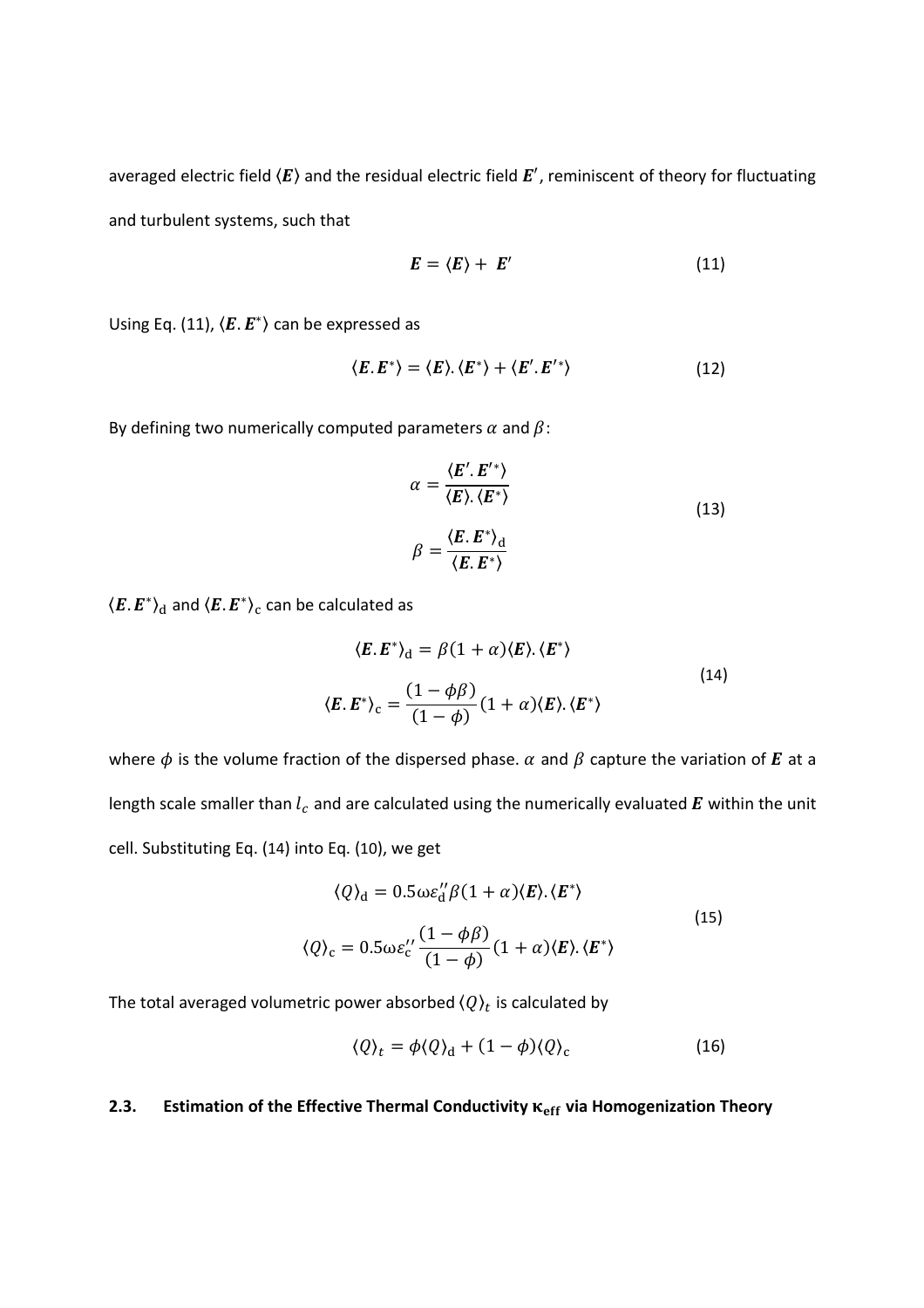The temperature profile in a microwave field for convection-free systems is calculated by the energy conservation equation:

$$
\rho C_p \frac{\partial T}{\partial t} + \nabla. (\kappa \nabla T) = Q \tag{17}
$$

where  $\rho$ ,  $C_p$ , and  $\kappa$  are the mass density, specific heat capacity, and thermal conductivity of the medium, respectively. The averaged energy conservation equation is given by [35]

$$
\left(\rho C_p\right)_{\text{eff}} \frac{\partial T_{\text{avg}}}{\partial t} + \nabla \left(\kappa_{\text{eff}} \nabla T_{\text{avg}}\right) = \left\langle Q \right\rangle_t \tag{18}
$$

Here  $(\rho C_p)_{\rm eff}$  is equal to  $\langle \rho C_p \rangle$  as shown in Ref. [35] and  $\kappa_{\rm eff}$  is calculated using the numerical homogenization technique described in Ref. [33] The steady state heat conduction problem inside the unit cell is numerically solved in COMSOL and the resulting distribution of the temperature gradient is used to calculate  $\kappa_{\text{eff}}$  from the following expression [33]:

$$
\kappa_{\rm eff} = 8 \int\limits_{0}^{1/2} \int\limits_{0}^{1/2} \int\limits_{0}^{1/2} \kappa(\xi_1, \xi_2, \xi_3) \frac{\partial T}{\partial \xi_1} d\xi_1 d\xi_2 d\xi_3 \tag{19}
$$

Here,  $\kappa$  is a function of space.  $\xi_i$  are the *fast* variables defined as  $\xi_i = x_i/\epsilon$ ,  $x_i$  being the spatial coordinates with  $i = 1, 2$ , and 3. A schematic of the multiscale methodology and details of the simulation setup to calculate  $\kappa_{\text{eff}}$  are provided in Sections S1 and S2 of the Supporting Information (SI), respectively. Equations (5) and (18) represent the homogenized description of microwave heating of a multiphase system. The temperature dependence of the dielectric properties and electromagnetic field dependence of the absorbed power make Eqs. (5) and (18) two-way coupled. It should be noted that without any loss of generality, the developed methodology can be used in more complex systems, where additional physics like fluid dynamics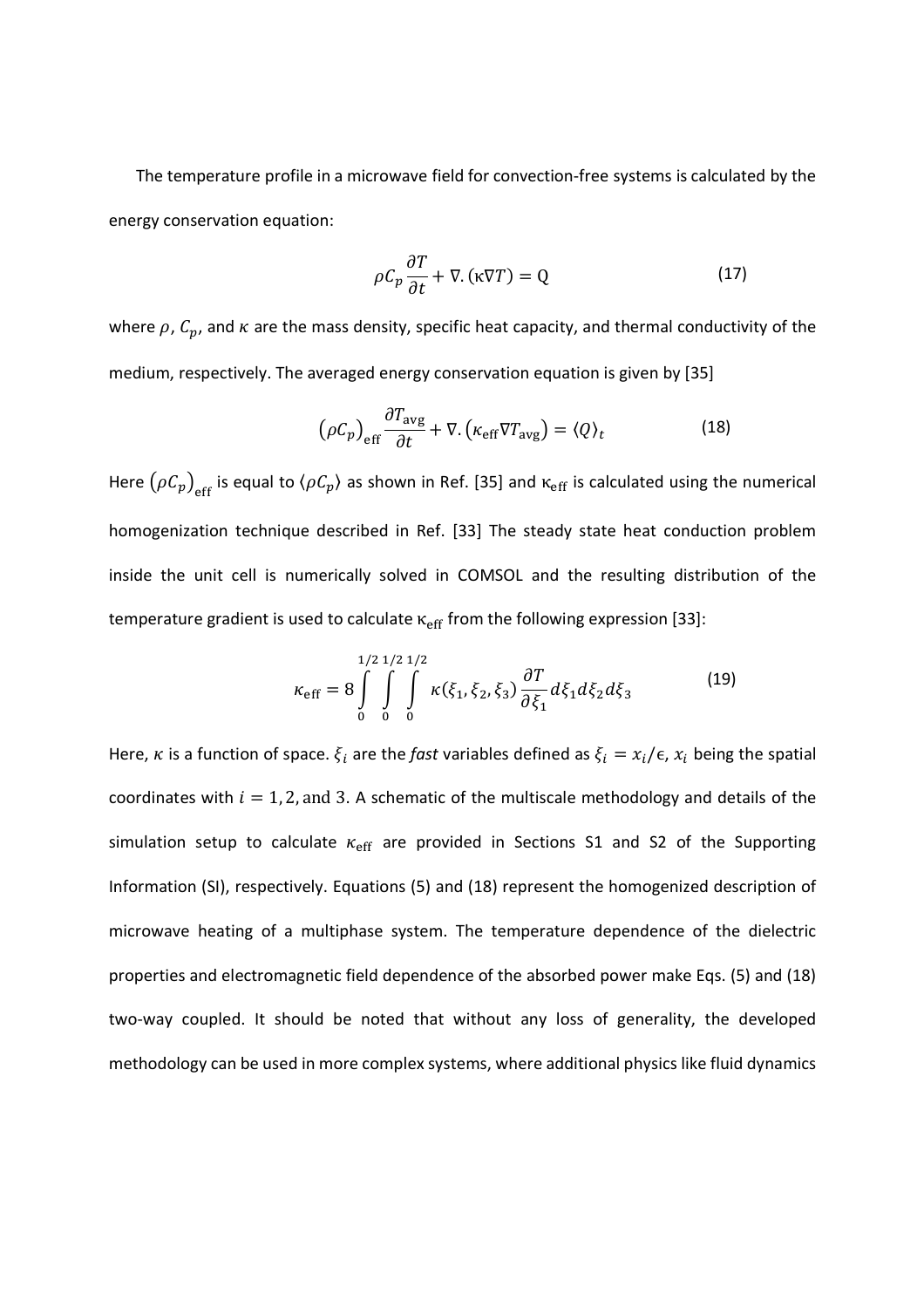is important, by integrating the appropriate governing equations with those of microwave heating.

#### **3. Simulation Setup**

Figure 2 shows the simulation setup, built in COMSOL, used to calculate the effective medium properties:  $\varepsilon_{\rm eff}$ ,  $\alpha$ , and  $\beta$ . A plane electromagnetic wave is generated from the inlet port propagating in the z-direction with the electric and magnetic fields fluctuating in the  $x$  and  $y$ directions, respectively. A perfectly matched layer (PML) boundary condition is employed at both ends of the domain in the z-direction that do not permit the reflection of microwaves. The  $x$ and  $y$  directions are made periodic. A number of unit cells are placed at the center of the domain.



*Figure 2. Computational setup to calculate the effective medium properties. Periodic boundary conditions are applied in the perpendicular x-y directions. The incident wave propagates in the z direction.* 

A parametric study is performed to evaluate the effect of the PML thickness, the number of mesh elements, and the number of unit cells on  $\varepsilon_{\rm eff}$ . These results are provided in Section S3 of the SI. A domain of three unit cells with PML thickness of 0.1 $\lambda$  and the gap between the port and PML boundary being equal to  $l_c$  is sufficient to evaluate the effective parameters.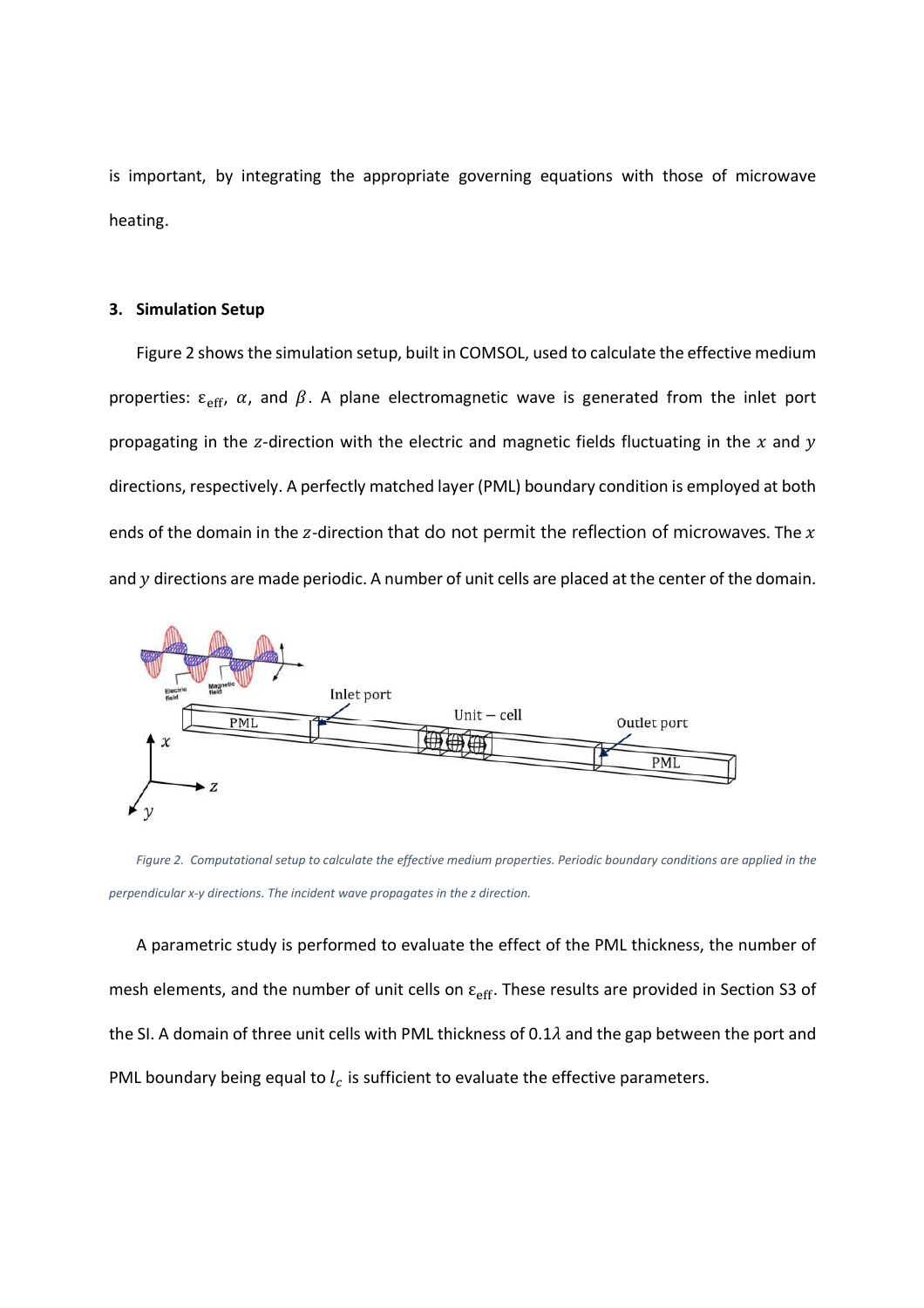For comparison of the coarse-grained (homogeneous phase) and detailed simulations, a computational setup consisting of twenty unit cells, shown in Figure 3, is used. In the detailed simulations, the multiphase system is fully resolved, i.e., the mesh size is sufficiently smaller than the dispersed particles, as shown in Figure 1. Even though our methodology is independent of the frequency of the microwaves, all the simulations performed here employ a frequency of 2.45 GHz, which is the most common frequency used for microwave heating.



*Figure 3: Computational setup for the coarse-grained and detailed simulations. Periodic boundary conditions are applied in the perpendicular x-y directions. The incident wave propagates in the z direction. The domain is long enough to simulate a thin slab using computationally affordable calculations while capturing significant variation of the electromagnetic field.* 

#### **4. Assessment of the Multiscale Methodology**

We compare the predicted effective permittivity  $\varepsilon_{\text{eff}}$  against two established techniques from the literature as well as the electric field, the volumetric power absorbed, and the temperature profiles obtained from the coarse-grained and the detailed simulations.

Spherical particles uniformly dispersed in a continuum medium are chosen to represent the multiphase system. For verification, four combinations of dielectric properties of the dispersed and continuum phases are selected to cover a wide range of materials and achieve a sharp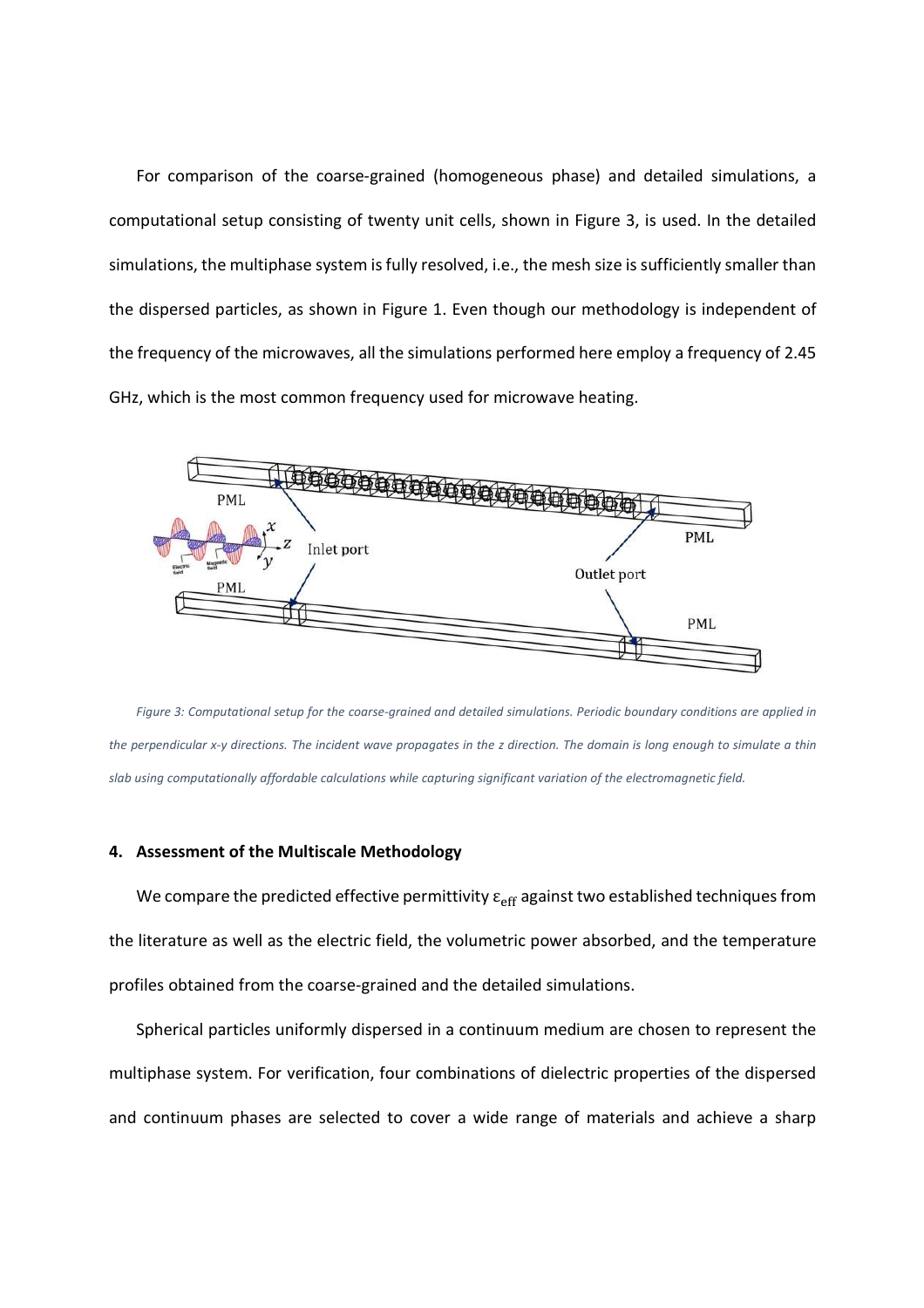contrast between the two phases. These values are provided in Table 1. For reference, at room temperature for a frequency of 2.45 GHz,  $\varepsilon'$  and tan $\delta$  for water [17], a strong microwave absorber, are 78 and 0.13, respectively and for hexane [7], a weak microwave absorber, are 1.9 and 0.04, respectively. In case of solids,  $\varepsilon'$  and tan $\delta$  for silicon carbide [31, 36] are 9.6 and 0.16, respectively and for Pyrex [32] are 3.3 and 0.01, respectively.

*Table 1. Dielectric constant and*  $tan\delta$  *of the dispersed and continuum phases used in the simulations. Subscripts d and c refer to the dispersed and continuum phases, respectively.*

|                 | Case 1 | Case 2 | Case3 | Case 4 |
|-----------------|--------|--------|-------|--------|
| $\epsilon_d'$   | 100    | 100    | 2     | 2      |
| $tan\delta_d$   | 0.05   | 0.2    | 0.1   | 0.1    |
| $\epsilon'_{c}$ | 2      | 2      | 100   | 100    |
| $tan\delta_c$   | 0.1    | 0.1    | 0.05  | 0.2    |

#### **4.1 Effective Permittivity Estimated via Various Methods**

The effective permittivity  $\varepsilon_{\rm eff}$  calculated from our methodology is compared against the Maxwell-Garnett analytical mixing formula and the numerical homogenization technique of Myroshnychenko and Brosseau [30]. The Maxwell-Garnett formula is applicable to uniformly distributed spherical particles in the dilute limit  $\phi \to 0$ . The effective permittivity  $\varepsilon_{\rm eff}$  is calculated as

$$
\varepsilon_{\rm eff} = \frac{2\phi(\varepsilon_{\rm d} - \varepsilon_{\rm c}) + \varepsilon_{\rm d} + 2\varepsilon_{\rm c}}{2\varepsilon_{\rm c} + \varepsilon_{\rm d} - \phi(\varepsilon_{\rm d} - \varepsilon_{\rm c})}
$$
(20)

where  $\varepsilon_{\rm d}$  and  $\varepsilon_{\rm c}$  are the permittivity of the dispersed and continuum phases, respectively. The numerical homogenization technique of Myroshnychenko and Brosseau [30] assumes a large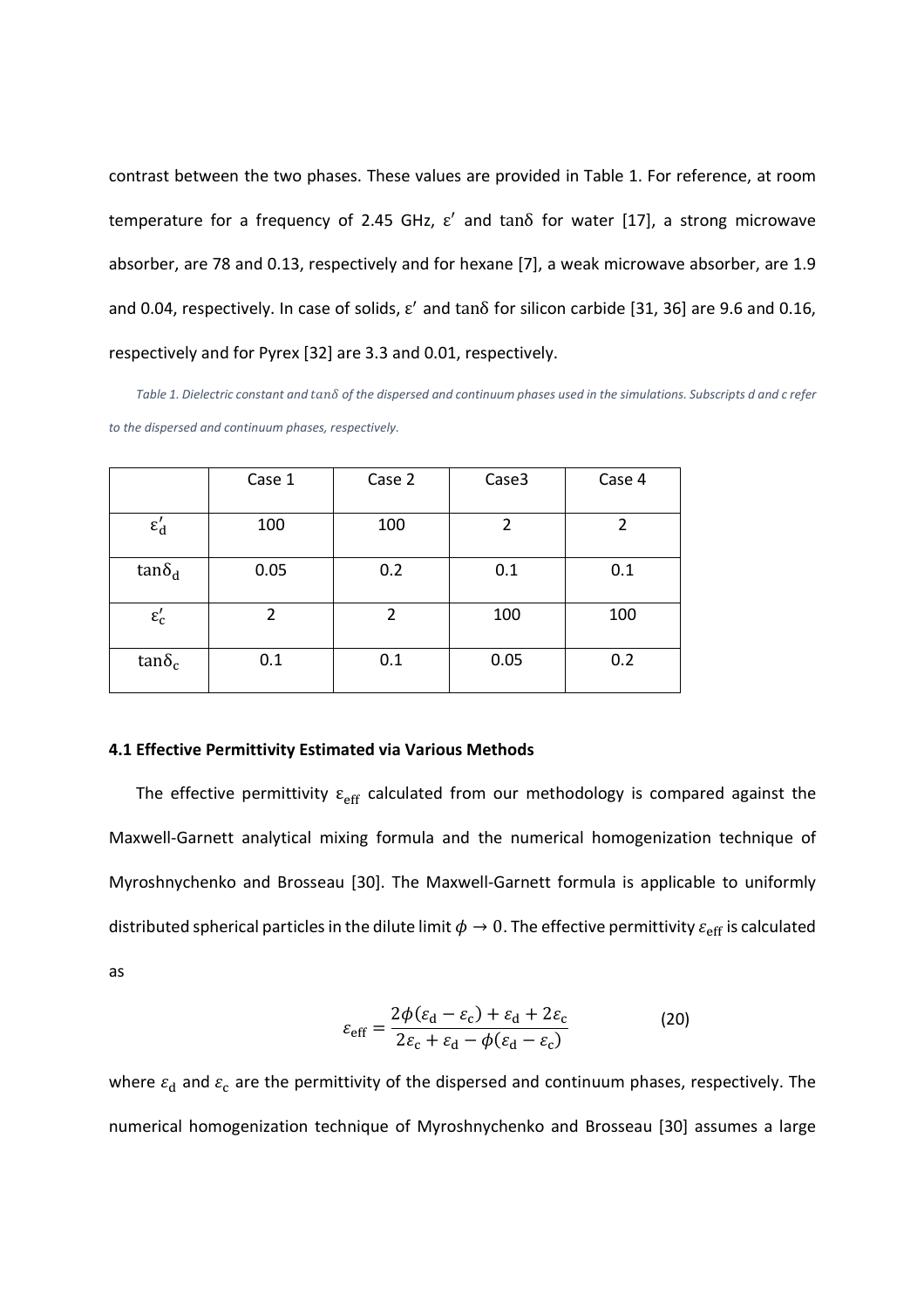wavelength compared to the unit cell,  $l_c/\lambda \rightarrow 0$ , that is equivalent to the electrostatic limit, and estimates the effective permittivity based on the energy stored in the capacitor. Specifically, a parallel plate capacitor, with plates of area  $S$  and separation distance  $h$ , filled with a composite material is considered and a constant potential difference  $\varphi_0$  is maintained between the capacitor plates. The energy  $W$  stored in the capacitor is given by

$$
W = \frac{1}{2} \int_{\Omega} \varepsilon [\nabla \varphi]^2 dA \tag{21}
$$

where  $\Omega$  is the surface of the capacitor and  $\varphi$  is the local electrostatic potential. The energy stored  $W_{\text{eff}}$  in the capacitor containing a homogenous medium is given by:

$$
W_{\rm eff} = \frac{1}{2} \varepsilon_{\rm eff} \frac{S}{h} \varphi_0^2 \tag{22}
$$

By equating W and  $W_{\text{eff}}$ ,  $\varepsilon_{\text{eff}}$  is defined as

$$
\varepsilon_{\rm eff} = \frac{\int_{\Omega} \varepsilon [\nabla \varphi]^2 dA}{\frac{S}{\hbar} \varphi_0^2}
$$
 (23)

The steady state electrostatic potential is numerically obtained in COMSOL to compute  $\varepsilon_{\rm eff}$  using Eq. (23). Details of the simulation setup are provided in Section S4 of the SI.

The effective permittivity  $\varepsilon_{\rm eff}$  is calculated using our methodology, the Maxwell-Garnett formula, and the methodology of Myroshnychenko and Brosseau [30] for the dielectric properties provided in Table 1. Figure 4 compares the real ( $\varepsilon_{\text{eff}}'$ ) and imaginary ( $\varepsilon_{\text{eff}}''$ ) components of the effective permittivity relative to the free space permittivity  $\varepsilon_0 = 8.85 \times 10^{-12}$  F/m as a function of the dispersed phase volume fraction  $\phi$ . The agreement among all the methods is excellent for low  $\phi$ . For higher  $\phi$ ,  $\varepsilon_{\text{eff}}$  obtained from our methodology and from that of Myroshnychenko and Brosseau [30] agree well but deviate from the Maxwell-Garnett formula.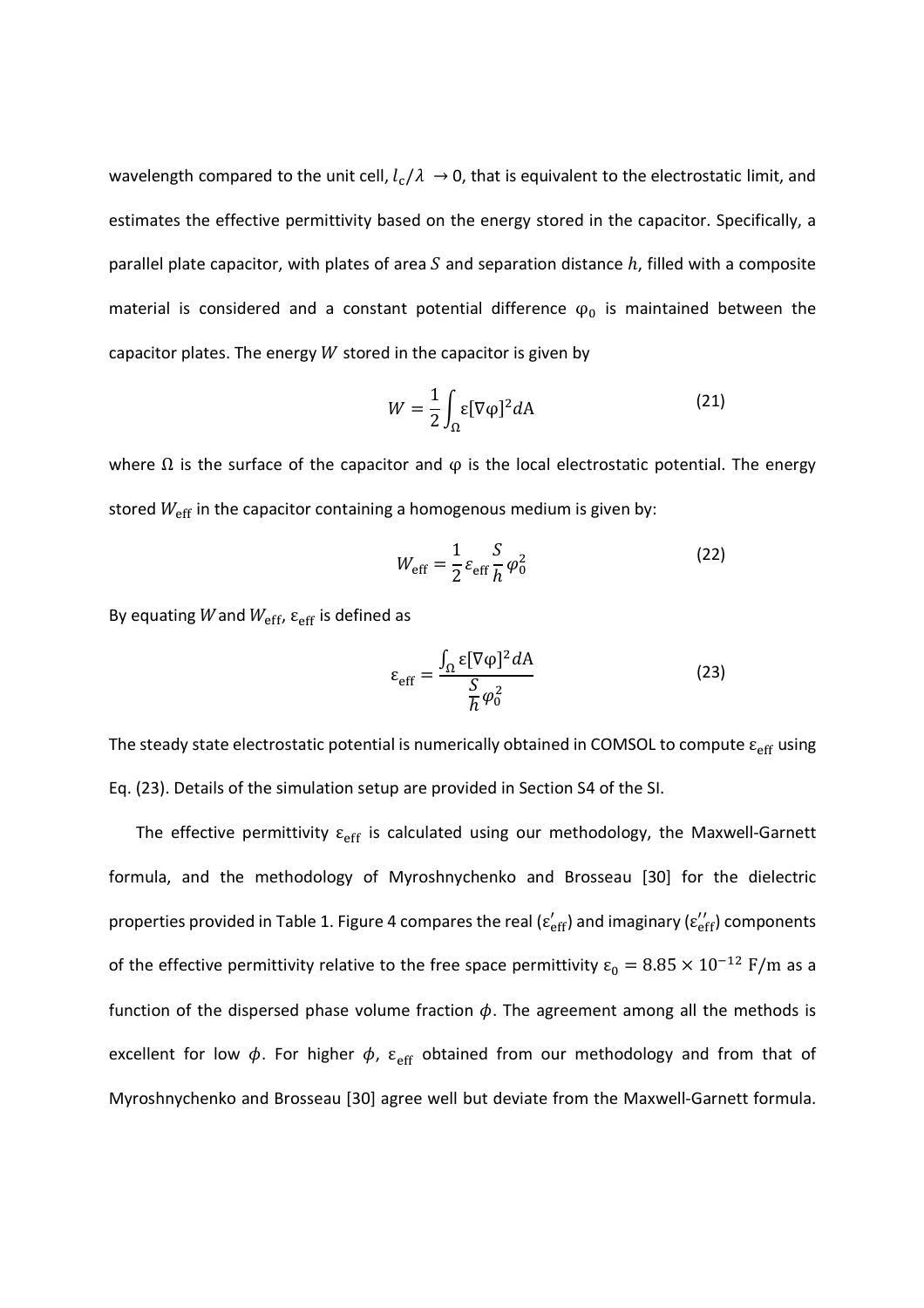This behavior is expected as the Maxwell-Garnett formula is valid in the limit  $\phi \to 0$ . Figure 4 shows that the value of  $\phi$  at which the Maxwell-Garnett formula fails depends strongly on the dielectric properties of the constituents. These results verify our methodology to predict  $\varepsilon_{\rm eff}$ against the established methods from the literature. Since the Maxwell-Garnett formula applies only to spherical particles, we evaluate the impact of particle shape on the effective permittivity in Section S5 of the SI. We find that particle shape has a significant impact on the effective permittivity, especially at higher particle volume fractions.



Figure 4. Real ( $\varepsilon_{eff}'$ ) and imaginary ( $\varepsilon_{eff}''$ ) components of the effective permittivity, relative to free space permittivity, *obtained from our methodology (red squares with dashed lines), that of Myroshnychenko and Brosseau [30] (green circles with dashed lines), and the Maxwell-Garnett formula (solid black lines) as a function of the volume fraction of the dispersed phase* < *for spherical particles of diameter 1 mm. Properties of (a) Case 1, (b) Case 2, (c) Case 3, (d) Case 4 of Table 1.* 

### **4.2 Electric Field**

Detailed simulations averaged using 〈∙〉 (from Eq. (3)) are compared to coarse-grained (homogenization theory-based) simulations, using the simulation setup of Figure 3 with twenty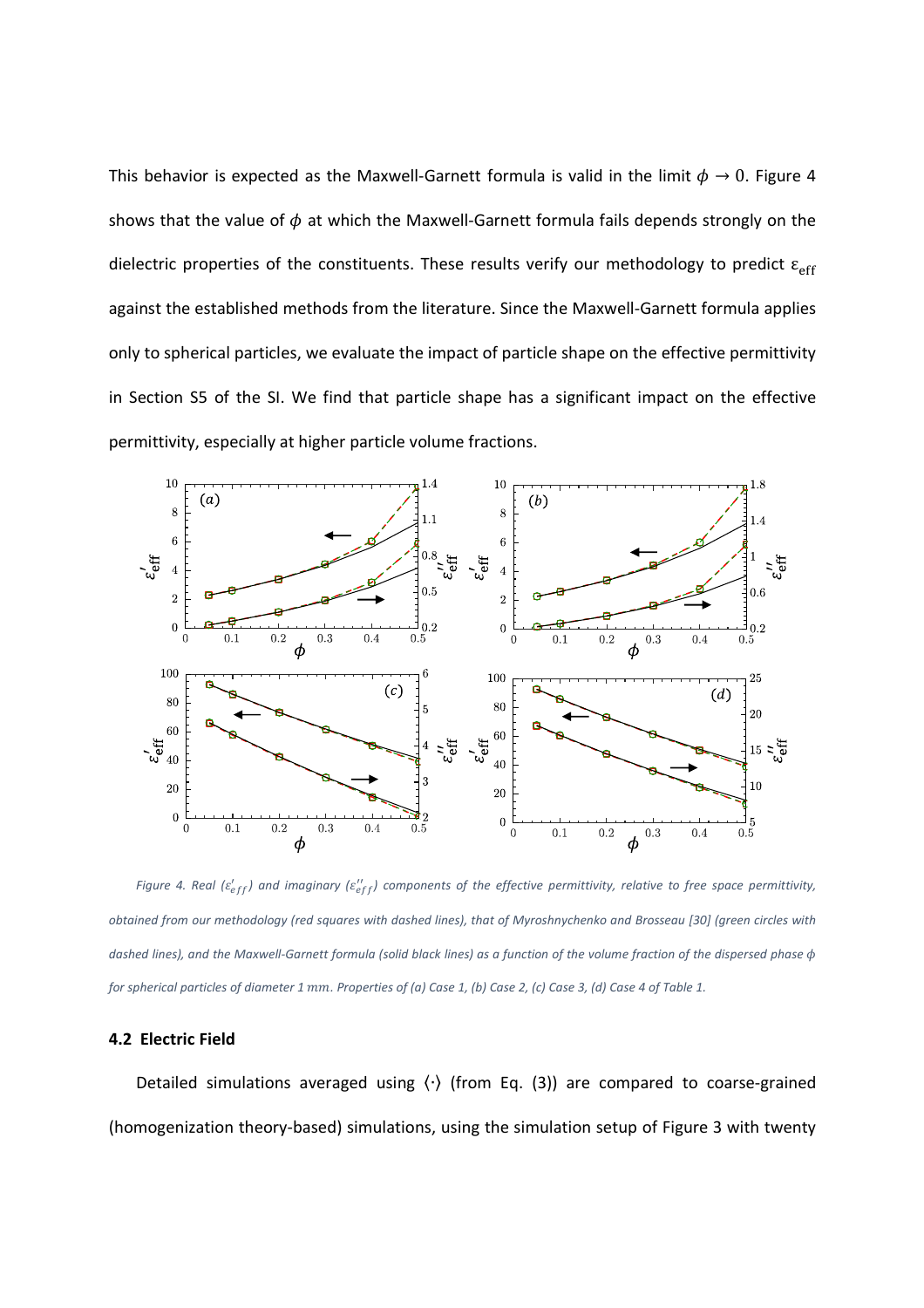unit cells, corresponding to  $l_c/L_c = 0.05$ . In the detailed simulations, volume fraction of the dispersed phase (spherical particles) is 0.25 and the input microwave power is 1 W. In Section S6 of the SI, we show that the differences between the coarse-grained and detailed simulations are below 10% when the maximum value of  $l_c/\lambda_c$  is lower than 0.1, where  $\lambda_c$  is the wavelength in the continuum medium. Four simulations are performed using cases 1 and 3 in Table 1 and two unit cell sizes, such that  $l_c/\lambda_c$  is 0.01 and 0.1. Figure 5 compares the real and imaginary parts of the electric field. The agreement is excellent. In Figure 5(c), where  $l_c/\lambda_c=0.1$ , small differences are observed. Our results indicate that when the wavelength is larger than the unit cell by ten times or more, the proposed coarse-graining provides excellent results for the average electric field. For the commonly employed microwave frequency of 2.45 GHz,  $\lambda_c$  for water and air is 1.4 cm and 12.2 cm, respectively, implying that the maximum size of the unit cell should be  $\sim$ 1 mm (in a high dielectric constant material) and  $\sim$ 1 cm (in a low dielectric constant material). This size range encompasses a broad spectrum of multiphase systems in the chemical industry. For example, industrial fixed beds[37] contain pellets of size  $O(1)$  mm, slurry reactors [38] use particle size of  $\mathcal{O}(1)$  mm, and fluidized beds [39] employ particles of size  $\mathcal{O}(0.1 - 1)$  mm.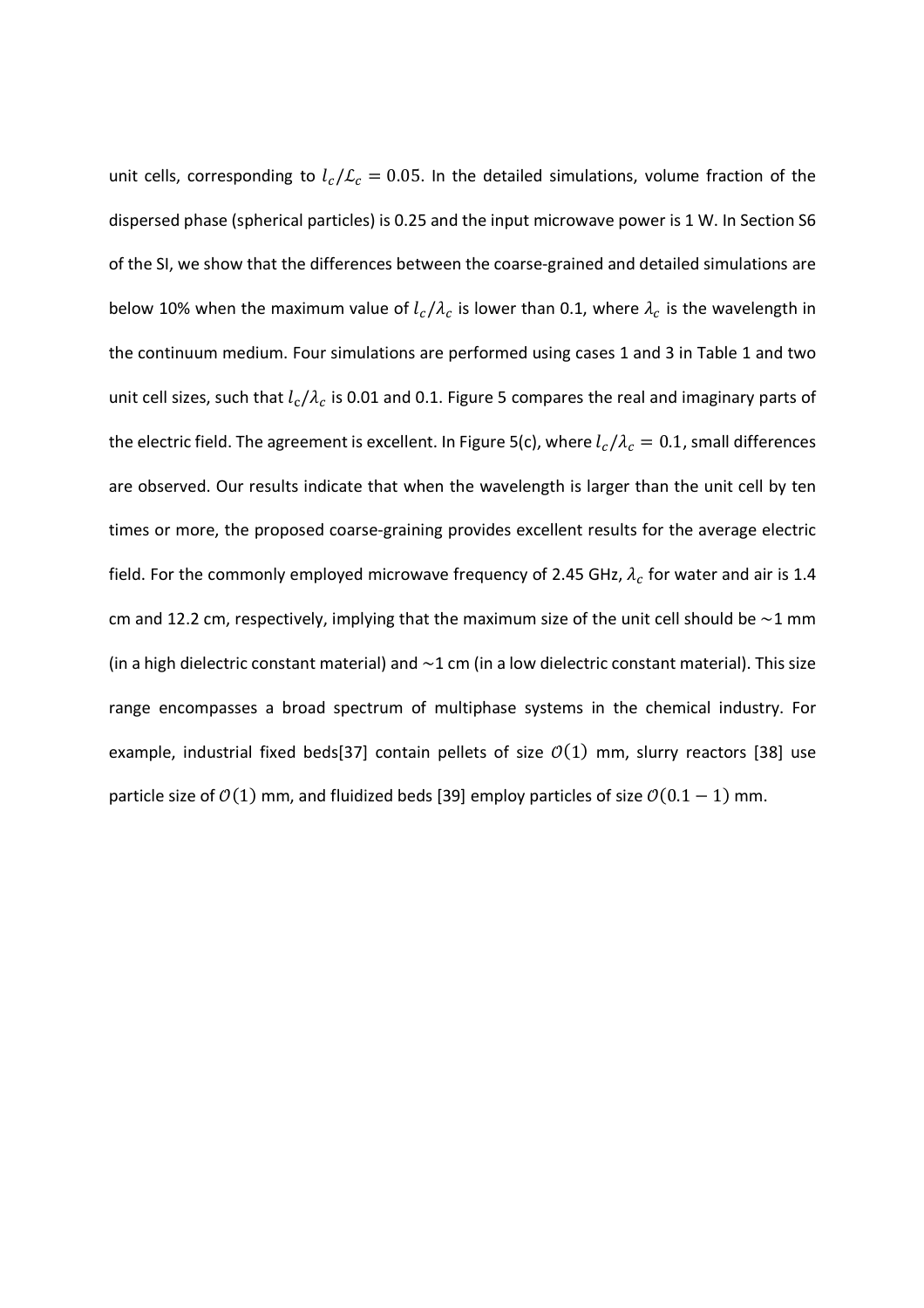

*Figure 5. Real (red squares and solid lines) and imaginary (green circles and dashed lines) parts of the x component of the electric filed obtained from the coarse-grained (lines) and detailed simulations (symbols) as a function of the normalized axial length. In the detailed simulations, spherical particles with*  $\phi = 0.25$  *and*  $P_{in}$  *= 1 W are used. (a) Case 1 and*  $l_c/\lambda_c$ *=0.01, (b) Case* 3 and  $l_c/\lambda_c$ =0.01, (c) Case 1 and  $l_c/\lambda_c$ =0.1, (d) Case 3 and  $l_c/\lambda_c$ =0.1. Cases 1 and 3 correspond to the dielectric properties provided *in Table 1.* 

# **4.3 Volumetric Power Absorbed**

Figure 6 compares the volumetric power absorbed by the dispersed  $\langle Q \rangle_d$  and the continuum  $\langle Q \rangle_c$  phases separately and combined  $\langle Q \rangle_t$ , obtained using the coarse-grained and detailed simulations with the simulation set-up and parameters of Section 4.2. Excellent agreement is found except for small differences when  $l_c/\lambda_c=0.1$  (Figure 6(c)), emphasizing the need for  $l_c/\lambda_c \ll 1$  for accurate homogenization. In the detailed simulations, volume fraction of the dispersed phase (spherical particles) is 0.25 and the input microwave power is 1 W.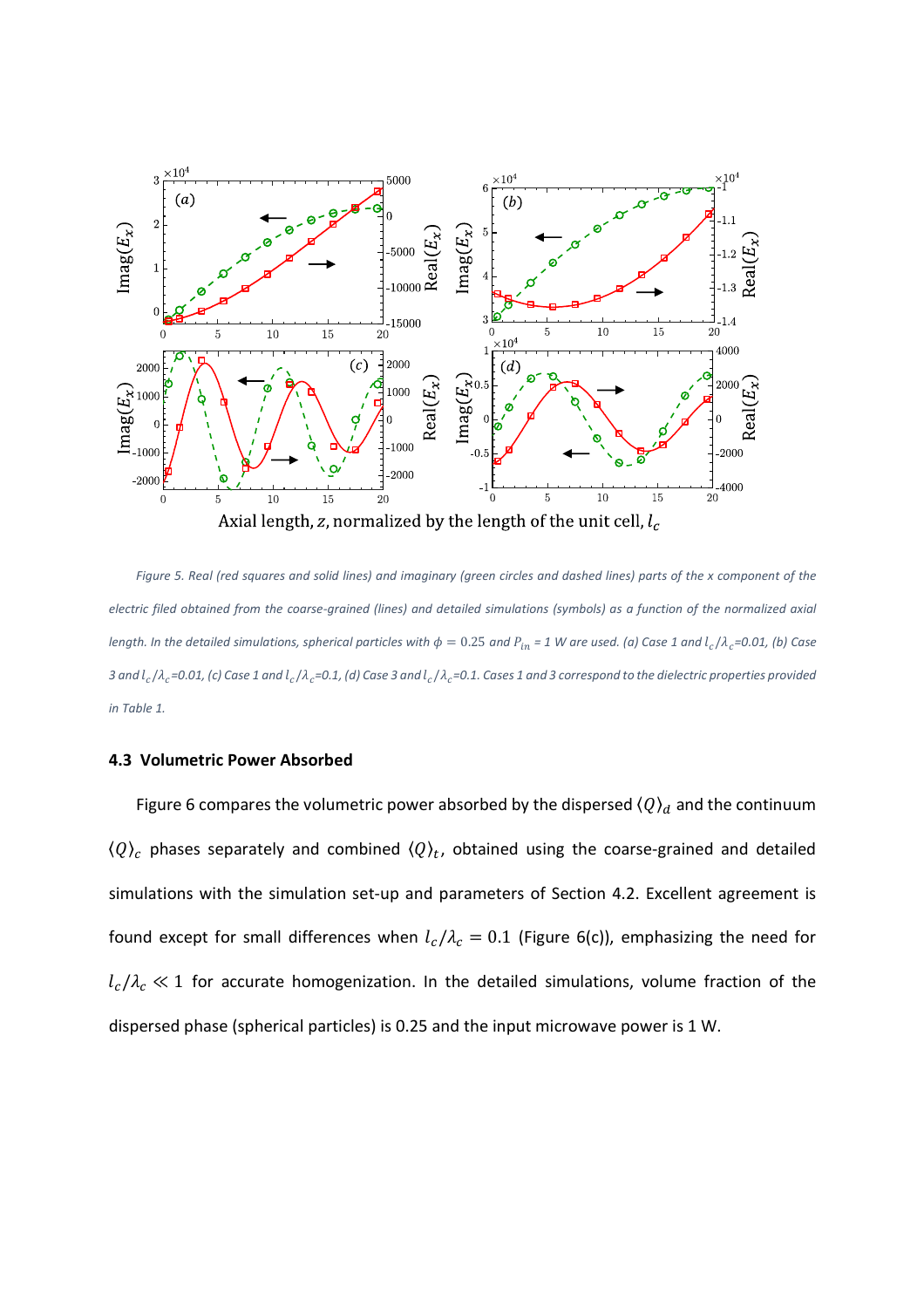

*Figure 6. Averaged volumetric power absorbed by the dispersed phase*  $\langle Q \rangle_d$  (green dashed lines and circles), the continuous phase  $\langle Q \rangle_c$  (blue doted lines and diamonds), and both phases combined  $\langle Q \rangle_t$  (red solid lines and squares), as a function of the *normalized axial length obtained from the coarse-grained (lines) and detailed (symbols) simulations. In the detailed simulations,*   $spherical$  particles with  $\phi = 0.25$  and  $P_{in}$  = 1 W are used. (a) Case 1 and  $l_c/\lambda_c$ =0.01, (b) Case 3 and  $l_c/\lambda_c$ =0.01, (c) Case 1 and  $l_c/\lambda_c$ =0.1, (d) Case 3 and  $l_c/\lambda_c$ =0.1. Cases 1 and 3 correspond to the dielectric properties provided in Table 1.

## **4.4 Temperature Profiles**

The ultimate goal is to predict the temperature profiles during microwave-heating. We compare the temperature profiles of coarse-grained and detailed simulations during transient microwave-heating using the simulation setup of Figure 3. Here, we assume that dielectric properties remain constant during the microwave-heating. In the detailed simulations, the density and specific heat capacity for both phases are  $10^3$  kg/m<sup>3</sup> and  $10^3$  J/Kg.K, respectively, representing the order of magnitude for a wide spectrum of liquids and solids. Spherical particles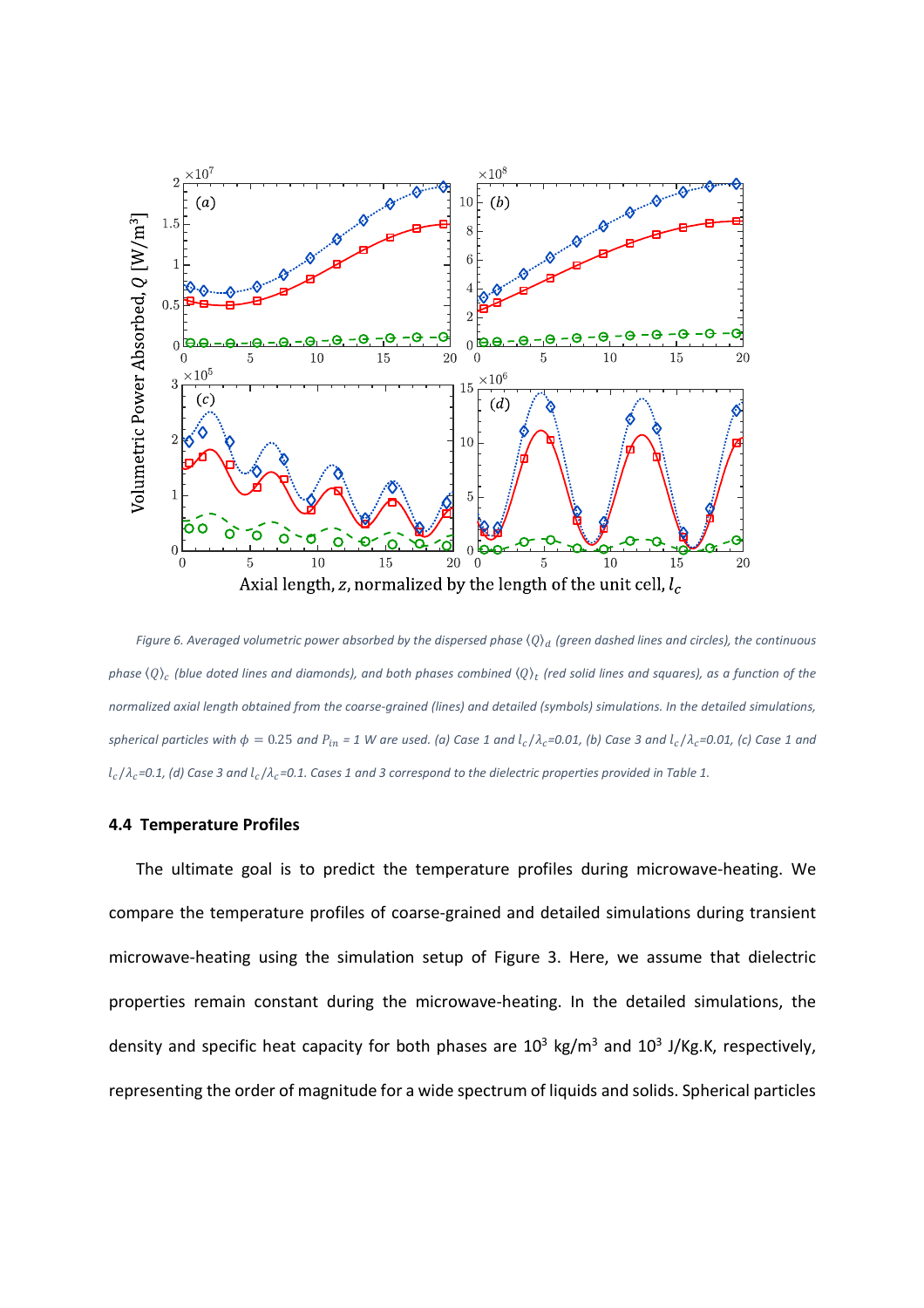of diameter 500  $\mu$ m represent the dispersed phase with a volume fraction of 0.25 and the input microwave power is 2 W. Three thermal conductivity values are used to cover a broad range of materials: 0.1 W/m.K (e.g., organic solvents, oils, Teflon, wood), 1 W/m.K (e.g., water, glass), and 10 W/m.K (e.g., alumina). In the coarse-grained simulations, the total volumetric power absorbed  $\langle Q \rangle_t$  and the effective thermal conductivity  $\kappa_{\rm eff}$  are calculated using Eqs. (16) and (19), respectively, and employed in the spatially averaged energy conservation equation, Eq. (18). As an initial condition, the temperature of both phases is 293.15 K.

Figure 7 shows that the predicted temperature profiles of the two simulations after ten seconds of microwave-heating are in excellent agreement. As  $\kappa_{\rm eff}$  increases, the temperature profile becomes more uniform across the domain. These results demonstrate the ability of coarse graining to accurately predict the coupled phenomena of electromagnetic field distribution, dielectric heat generation, and the temperature variation in space and time. It should be noted that in general, the dielectric properties change with temperature, requiring periodic evaluation of the effective permittivity during the simulations. In the transient simulations in COMSOL, the electromagnetic field is updated periodically when the change in permittivity is greater than a specified value. In a similar manner, the effective permittivity can be computed periodically before updating the electromagnetic field distribution.

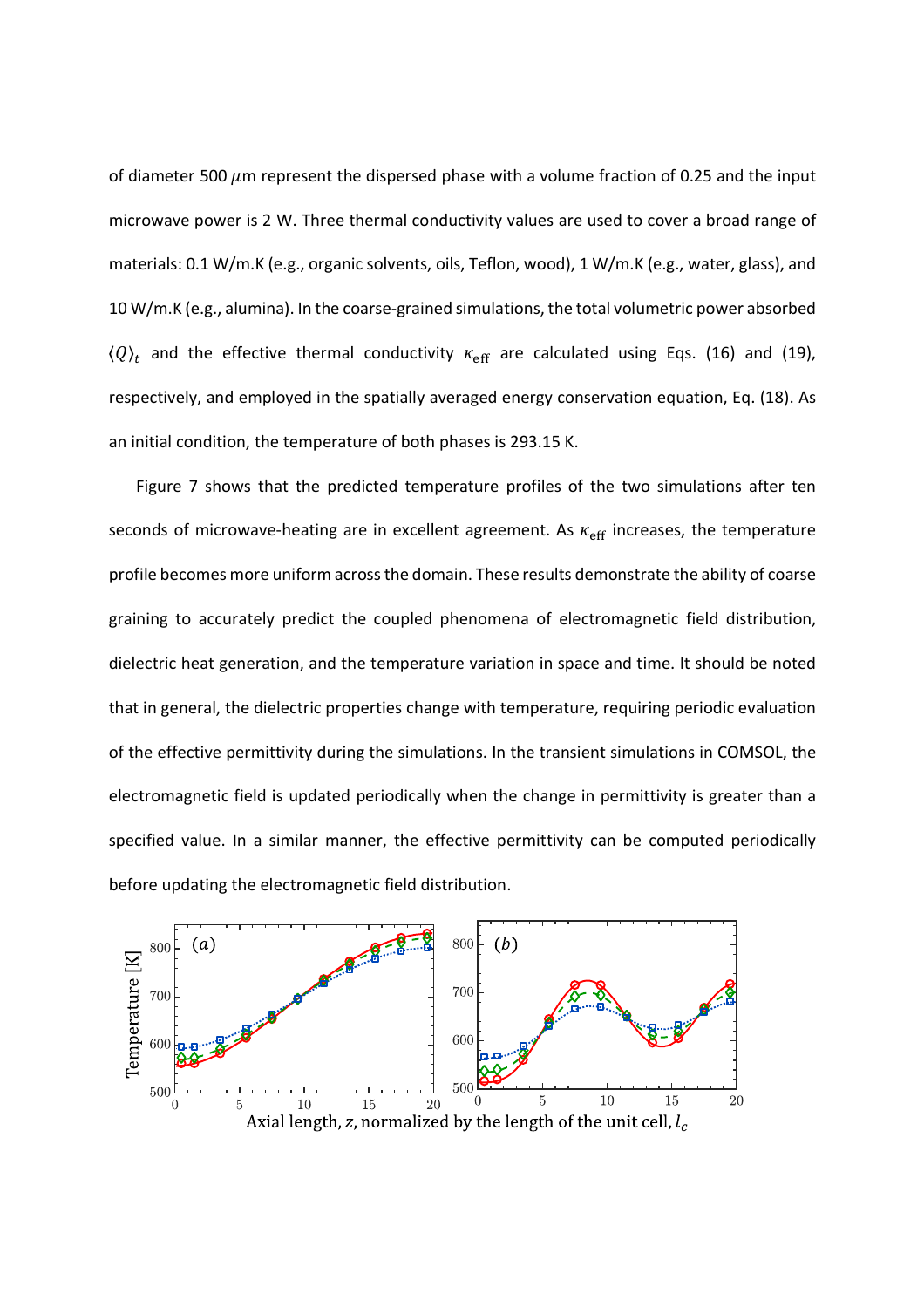*Figure 7. Temperature profiles from the coarse-grained (lines) and detailed (symbols) simulations along the normalized axial*  length. Three sets of thermal conductivity of the dispersed phase,  $\kappa_d$  and continuum phase,  $\kappa_c$  are used: 1)  $\kappa_d = 0.1, \kappa_c = 1$ ,  $\kappa_{eff}=0.71$  W/m.K (red circles and solid line), 2)  $\kappa_d=1$ ,  $\kappa_c=1$ ,  $\kappa_{eff}=1$  W/m.K (green diamonds and dashed line), 3)  $\kappa_d=$  $10$ ,  $\kappa_c=1$ ,  $\kappa_{eff}=1.7$  W/m.K (blue squares and dotted line). In the detailed simulations, spherical particles of diameter 500  $\mu$ m *are used with*  $\phi = 0.25$  *and*  $P_{in} = 2$  *W. Dielectric properties correspond to (a) Case 1 and (b) Case 3 of Table 1.* 

## **5. Reduction in the Computational Cost**

In the detailed simulations, the need to resolve the dispersed phase puts a severe constraint on the mesh size leading to a large number of mesh elements. Our methodology allows a much coarser mesh size by homogenizing the multiphase system. Table 2 provides the computational cost of the transient microwave-heating simulations of Section 4.4. The simulations are performed on two cores of an iMac. The required number of mesh elements and compute time are reduced by more than a factor of 100 and 10, respectively, in comparison to the detailed simulations. This difference is expected to grow for much larger systems. The significant reduction in the computational memory and time requirement makes it possible to simulate microwave-heating of complex multiphase systems in a computationally affordable manner.

|  |  |  | Table 2. Computational resources required to perform the transient microwave-heating simulations of Section 4.4. |
|--|--|--|------------------------------------------------------------------------------------------------------------------|
|--|--|--|------------------------------------------------------------------------------------------------------------------|

|                         | Detailed simulation | Coarse-grained simulation |
|-------------------------|---------------------|---------------------------|
| Number of mesh elements | 42,000              | 250                       |
| Compute time (s)        | 135                 | 10                        |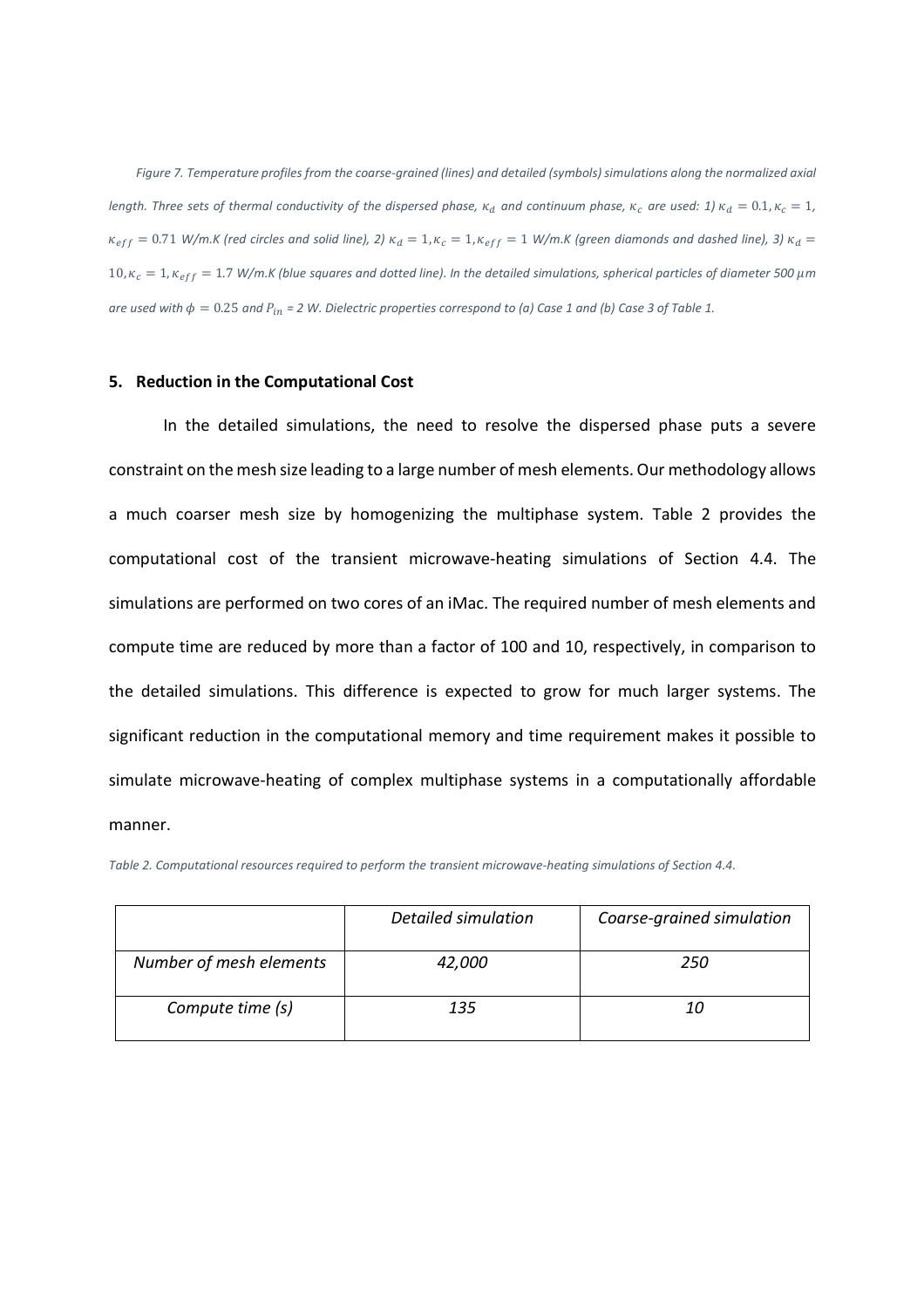# **6. Toward Tuning and Optimization of the Effective Dielectric Properties of Multiphase Systems**

Our methodology enables exploration of novel multiphase designs to achieve desirable microwave-heating. By tuning the structure (particle size, shape, and spatial arrangement), the effective dielectric properties can be optimized for desired performance. As a proof of concept, we consider two configurations consisting of cubic particles of size 500  $\mu$ m, shown in Figure 8(a), and evaluate their effective permittivity. In configuration 1, cubic particles are arranged uniformly with their faces parallel to each other, whereas in configuration 2, the edges of the cubic particles touch each other. The effective permittivity is calculated by varying the properties of the dispersed phase. This can be achieved for example by changing the fluid in the pores of the continuum solid, such as a monolith, or the type of solid immersed in a solvent. Figure 8(b) shows large deviation in the effective permittivity of the two configurations for a wide range of permittivity values of the dispersed phase.

The variation in the effective permittivity stems from the electric field distribution. Figure 8(c) shows the electric field intensity with dielectric properties corresponding to set 9 ( $\varepsilon_d'$ =100, tan $\delta_{\rm d}$ =1,  $\varepsilon_{\rm c}'$ =1, tan $\delta_{\rm c}$ =0; see caption for all sets). The electric field varies significantly more in configuration 2. The localized concentration of the electric field is known to result in large deviations in the effective permittivity of the medium [25]. These results demonstrate the promise of the present methodology in exploiting quickly different configurations for microwaveheating. We propose that using an optimization algorithm, e.g., a genetic algorithm, one can vary the features of the unit cell in a multiphase system to optimize performance.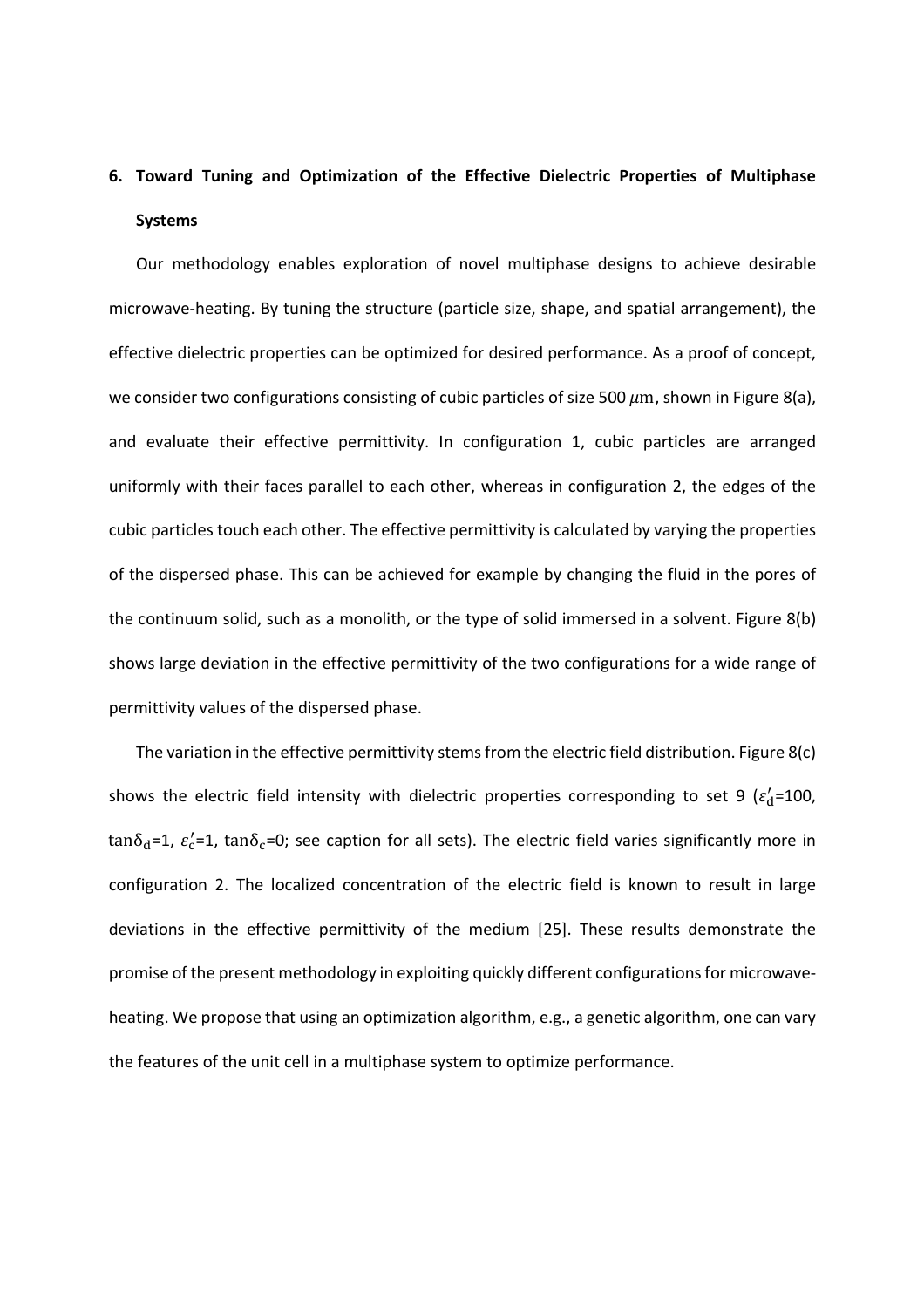

*Figure 8: (a) Multiphase configurations 1 and 2 of identical particles arranged differently in space; (b) Percent deviation in the real and imaginary parts of the effective permittivity of configuration 2 from configuration 1. The relative permittivity of the continuum*  phase is equal to 1, whereas for the dispersed phase 9 sets of ( $\varepsilon_d'$ ,  $tan\delta_d$ ) are used in this order: (10,0.1) (10,0.5) (10,1) (50,0.1)  $(50,0.5)$   $(50,1)$   $(100,0.1)$   $(100,0.5)$   $(100,1)$ . (c) Distribution of the electric field norm for configurations 1 and 2 for  $\varepsilon_d'$ =100 and  $tan \delta_d = 1$ .

# **7. Coarse-graining of Multiphase Systems without Resolving Temperature Gradients at the Microscale**

In multiphase reactors, temperature gradients within the unit cell can significantly affect the reaction rate. Accurate predictions of reaction rates require resolving the temperature profile within the unit cell. Since the developed methodology cannot predict the sub-unit cell temperature field, we need to assess material properties and operating conditions for which the temperature is uniform within the unit cell. Under isothermal conditions at the unit cell scale, one does not need calculations to resolve the microscale, i.e., the coarse-grained simulations adequately resolve the temperature gradients at the reactor or process scale. For this purpose, we define two time scales, one associated with the rate of increase of the temperature difference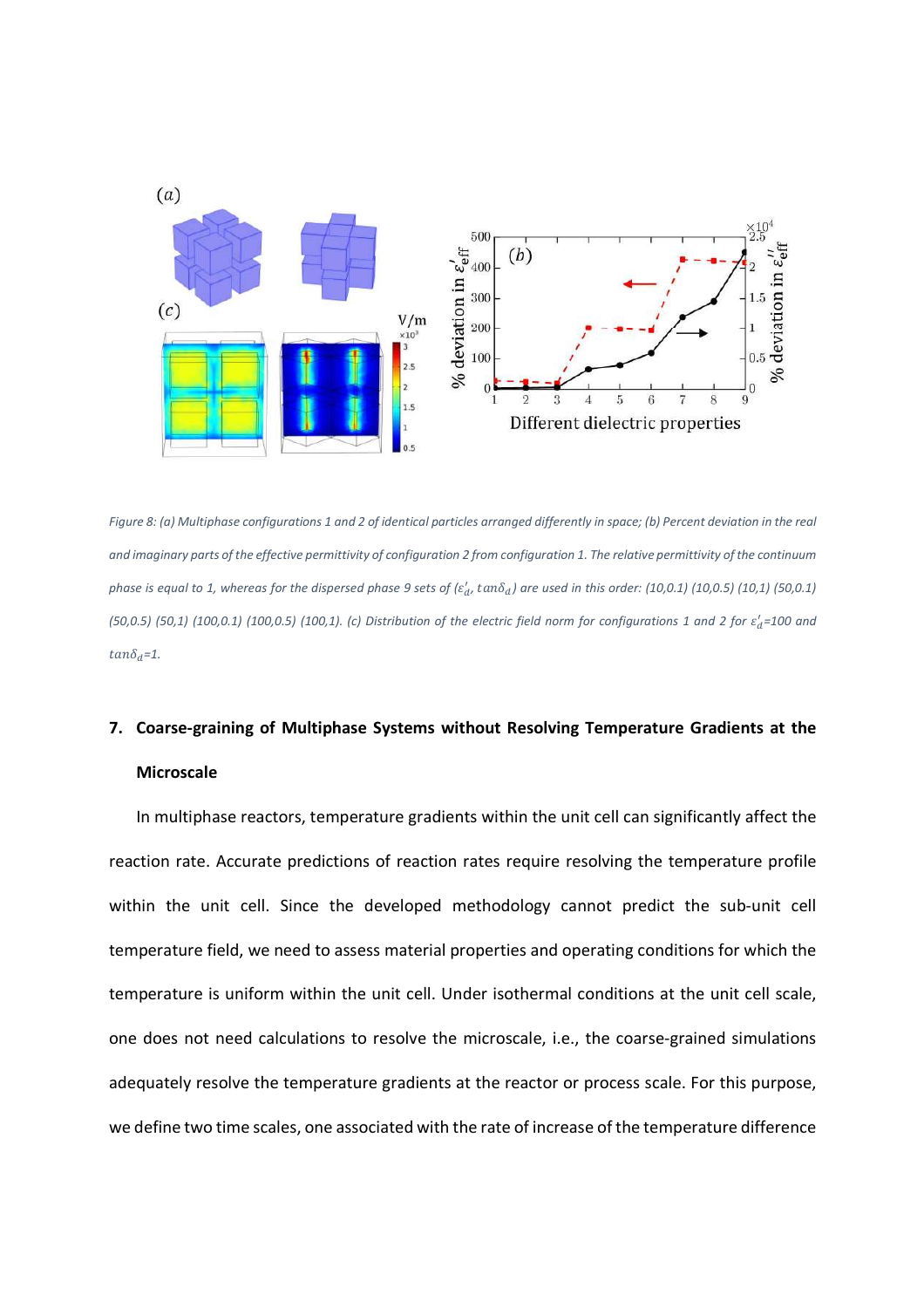between any two points within the unit cell,  $\tau_{\text{inc}}$ , and one associated with the rate of thermal diffusion within the unit cell,  $\tau_{\text{diff}}$ .

We consider that the reaction rate within the unit cell varies significantly upon a 10 K variation in temperature (of course this depends on the activation energy of reactions); temperature nonuniformity between any two points of the unit cell matters when it is more than 10 K. The relevant time scales are defined as:

$$
\tau_{\text{inc}} \sim \frac{10 K}{\Delta T_{\text{max}}}
$$
\n
$$
\tau_{\text{diff}} \sim \frac{l_c^2}{\alpha}
$$
\n(24)

where  $\alpha$  is the thermal diffusivity, and  $\Delta\dot{T}_{\rm max}$  is the maximum difference in the rate of temperature increase between two points within the unit cell. For the temperature nonuniformity within the unit cell to be negligible, we heuristically require that the thermal diffusion time scale to be short, i.e.,  $\tau_{\text{diff}} \ll \tau_{\text{inc}}$ , implying that

$$
l_c \ll l_c^* = \sqrt{\frac{10\alpha}{\Delta \dot{T}_{\text{max}}}}
$$
 (25)

Based on the thermal diffusivity of the constituent materials and the observed heating rate, an upper limit on the unit cell size  $l_c^*$  can be calculated for the homogenization methodology to be accurate for reactive systems. In practice, we propose selecting  $l_c$  to be smaller than  $l_c^\ast$  by a factor of 2 or more.

We assess the time scale analysis by performing four detailed simulations of the microwave-heating of a spherical particle of diameter 1 mm placed in a continuum medium with  $\phi$ =0.25 (parameters shown in Table 3). The dielectric properties of materials correspond to cases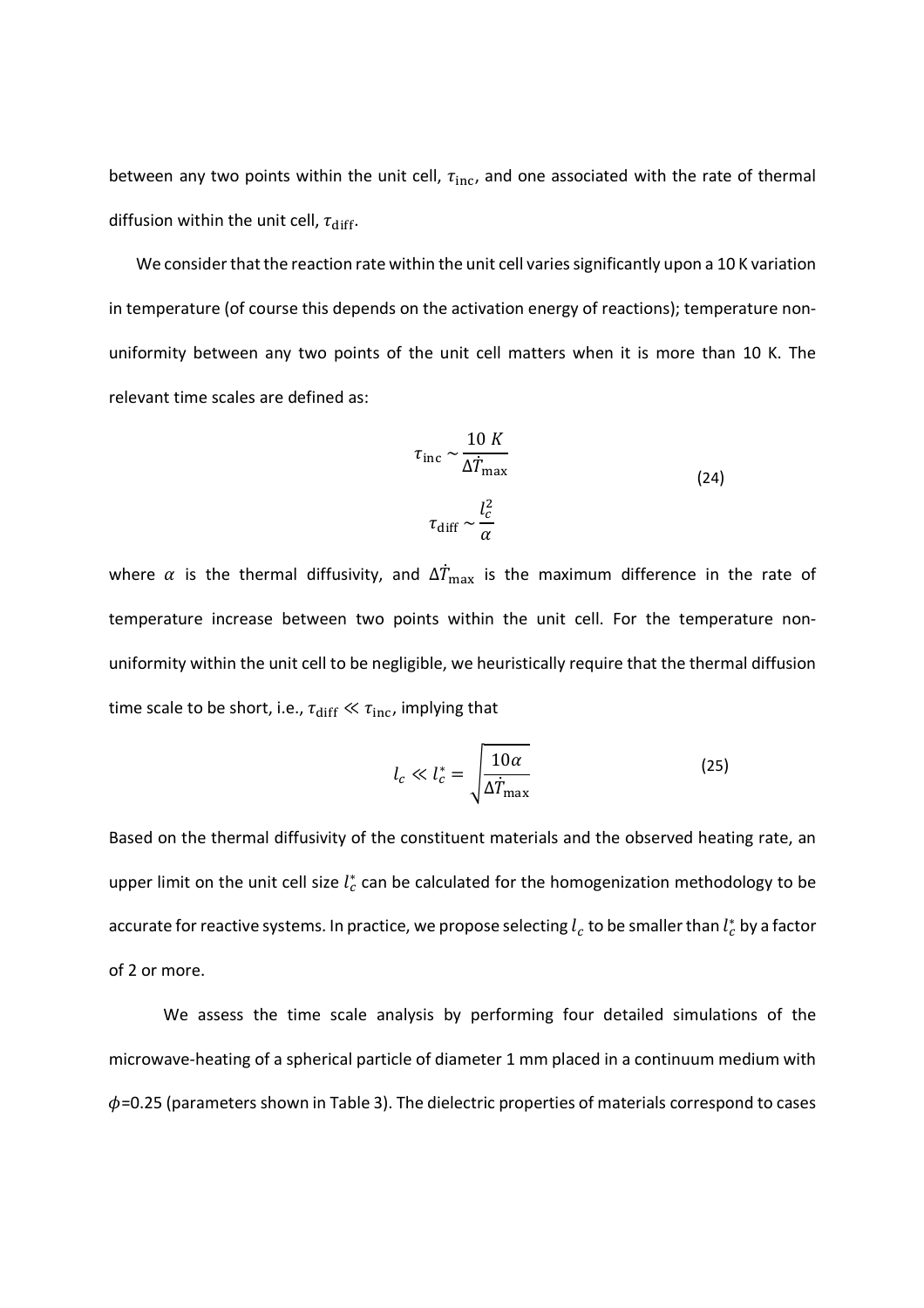1 and 3 of Table 1. The thermal diffusivity is chosen to be  $10^{-6}$  m<sup>2</sup>/s and  $10^{-4}$  m<sup>2</sup>/s, spanning materials ranging from gases to solids. In the majority of microwave-heating studies, the maximum rate of temperature increase  $\dot{T}_{\rm max}$  is  $\mathcal{O}(10^2)$  K/s [36, 40-44]. By assuming that  $\Delta\dot{T}_{\rm max}$ is  $\mathcal{O}(T_\text{max})$ ,  $\Delta T_\text{max}$   $\sim \mathcal{O}(10^2)$  K/s. In the simulations, we select the input microwave power such that the average heating rate is about 100 K/s.

| Parameter                        | Case 1                 | Case 2                 | Case 3                 | Case 4                 |
|----------------------------------|------------------------|------------------------|------------------------|------------------------|
| Thermal diffusivity<br>$[m^2/s]$ | $10^{-6}$              | $10^{-6}$              | $10^{-4}$              | $10^{-4}$              |
| $l_c^*$ [mm]                     | 0.32                   | 0.32                   | 3.2                    | 3.2                    |
| $l_c$ [mm]                       | 1.3<br>$(l_c > l_c^*)$ | 1.3<br>$(l_c > l_c^*)$ | 1.3<br>$(l_c < l_c^*)$ | 1.3<br>$(l_c < l_c^*)$ |
| $\varepsilon_d'$                 | 100                    | $\overline{2}$         | 100                    | $\overline{2}$         |
| $\tan \delta_d$                  | 0.05                   | 0.1                    | 0.05                   | 0.1                    |
| $\varepsilon_c'$                 | $\overline{2}$         | 100                    | $\overline{2}$         | 100                    |
| $\tan \delta_c$                  | 0.1                    | 0.05                   | 0.1                    | 0.05                   |

*Table 3: Simulation parameters to calculate the intra-particle temperature profiles.* 

Figure 9 shows the simulated intra-particle temperature profiles after five seconds of microwave-heating. As predicted by the time scale analysis, the temperature non-uniformity within the unit cell is significant (~10 K) for cases 1 and 2 where  $l_c > l_c^*$ , and negligible for cases 3 and 4 where  $l_c < l_c^*$ . These results are independent of the dielectric properties selected for the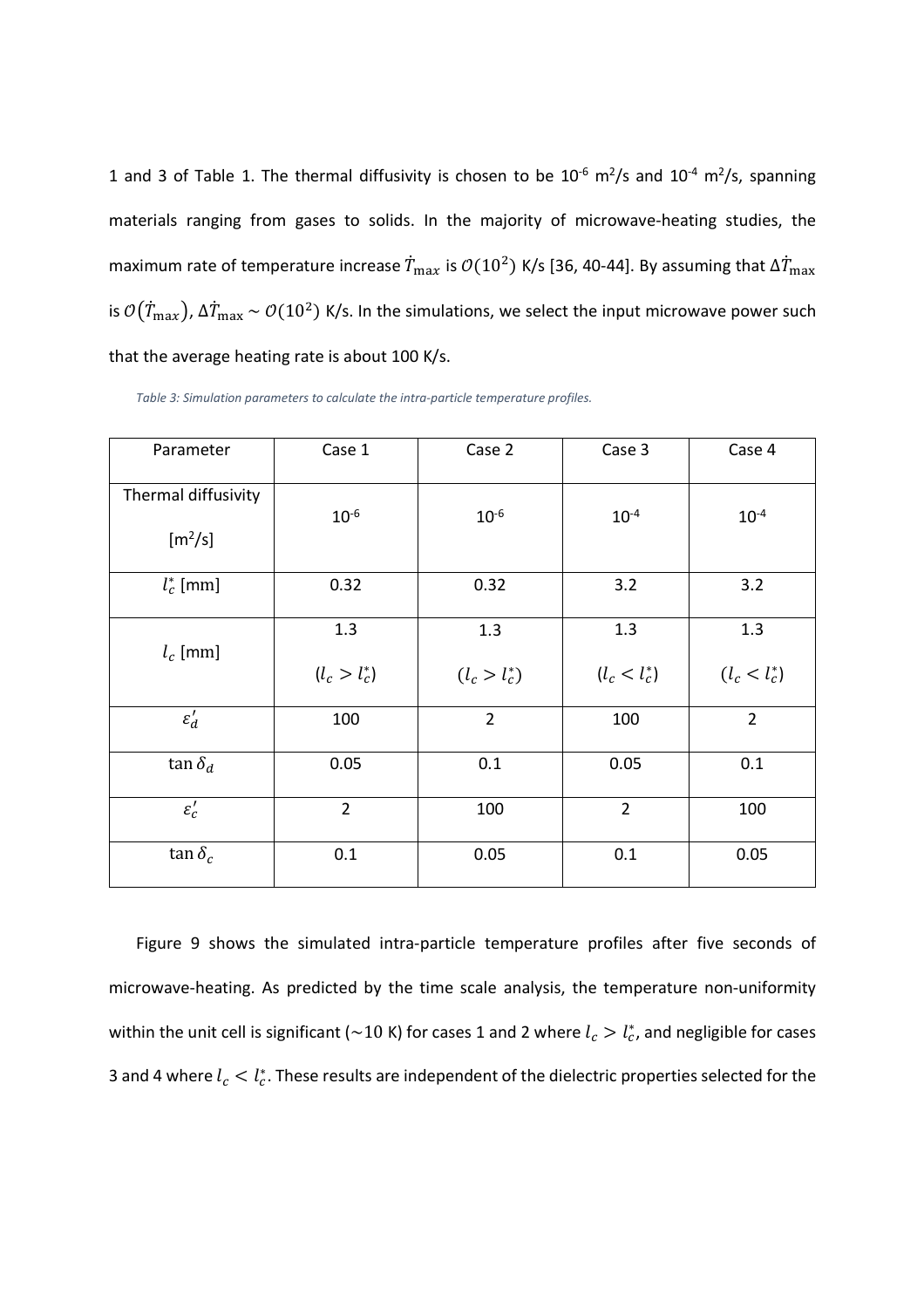constituent materials. Thus, Eq. (25) can be used to assess the applicability of our methodology to reactive multiphase systems at various experimental conditions.



*Figure 9: Intra-particle temperature profiles obtained from the detailed simulations of microwave-heating of spherical particles of*  diameter 1 mm with  $\phi$ =0.25. (a) Case 1 ( $l_c > l_c^*$ ), (b) Case 2 ( $l_c > l_c^*$ ), (c) Case 3 ( $l_c < l_c^*$ ), (d) Case 4  $(l_c < l_c^*$ ) with properties from *Table 3.* 

#### **8. Conclusions**

We introduced numerical homogenization as an effective multiscale methodology to numerically simulate microwave heating of complex multiphase systems in a computationally efficient manner. The original electromagnetic equations are transformed into spatially coarsegrained equations with effective parameters, and a unit cell is defined to compute the effective properties. The unit cell size should be sufficiently 'large' to statistically capture the inhomogeneity of the medium but small compared to the electromagnetic wavelength.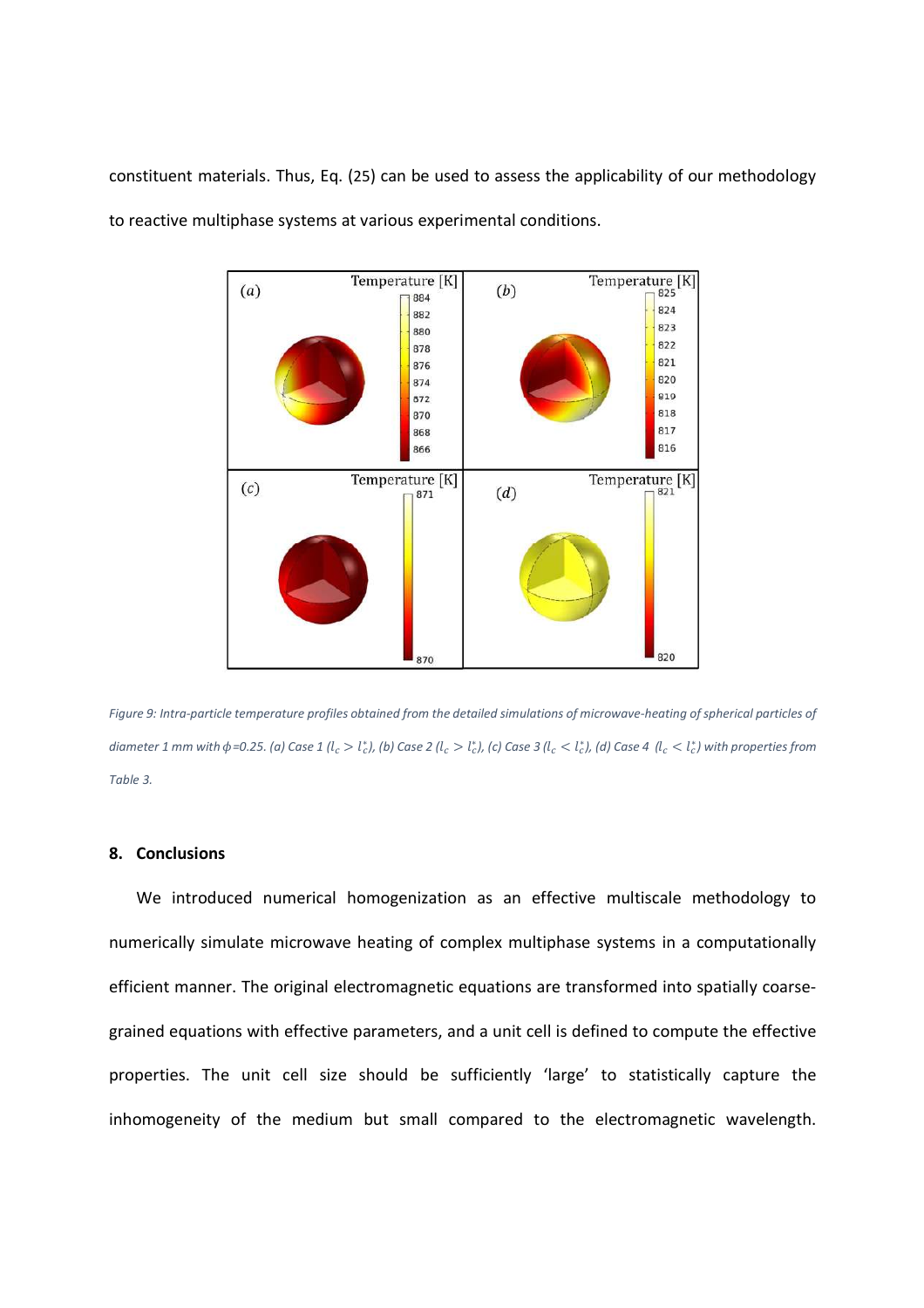Comparison with the Maxwell–Garnett formula indicates that the latter is a good approximation for certain cases and unexpectedly up to relatively high densities of the dispersed phase. Thus, it can serve as a first approximation in design. Detailed simulations were used to verify our methodology and demonstrate the significant reduction achieved in the computational cost. The methodology can easily be implemented in COMSOL or any other multiphysics numerical solver.

Our methodology could also be applied to reactive multiphase systems when the unit cell size is smaller than a critical length, which depends on the thermal diffusivity and the heating rate of the material. The coarse-grained simulations need to be solved only at the process scale and accurately predict the distribution of the electric field, volumetric power absorbed, and temperature during transient microwave-heating. We discuss the potential of applying our methodology to modeling structured multiphase systems whose constituent materials have widely varying dielectric properties and ultimately to optimizing structures.

#### **Supporting Information**

The Supporting Information is available free of charge on the Elsevier publications website.

### **Author Information**

Corresponding Author

\*Email: vlachos@udel.edu

## **Acknowledgements**

This work was supported by the RAPID manufacturing institute, supported by the Department of Energy (DOE), award number DE-EE0007888-8.3. The Delaware Energy Institute is grateful to the State of Delaware for its support of the RAPID institute projects.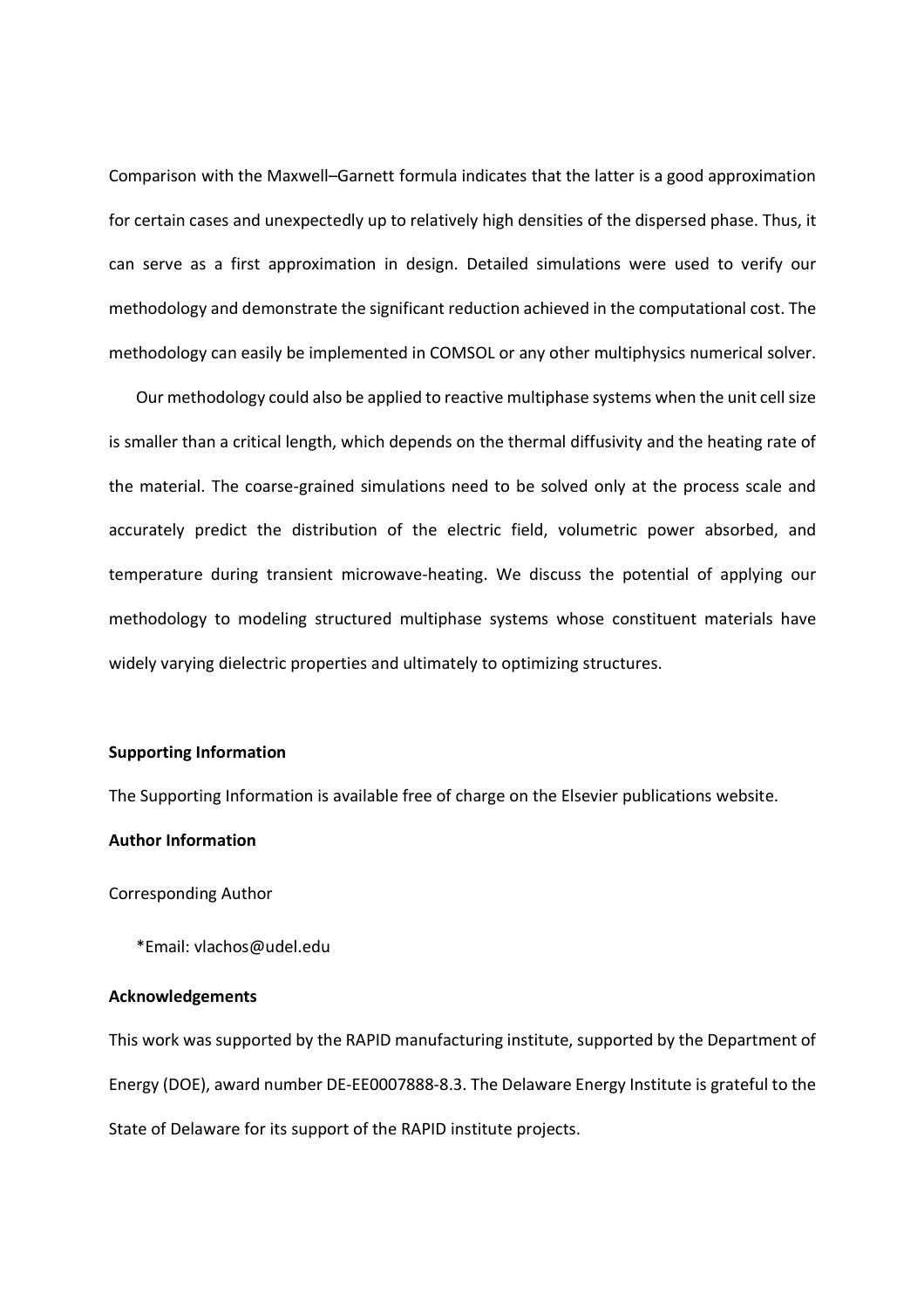# **References**

- [1] G. S. J. Sturm, M. D. Verweij, A. I. Stankiewicz, and G. D. Stefanidis, "Microwaves and microreactors: design challenges and remedies," *Chemical Engineering Journal,* vol. 243, pp. 147-158, 2014.
- [2] A. Ramirez, J. L. Hueso, M. Abian, M. U. Alzueta, R. Mallada, and J. Santamaria, "Escaping undesired gas-phase chemistry: Microwave-driven selectivity enhancement in heterogeneous catalytic reactors," *Science advances,* vol. 5, no. 3, p. eaau9000, 2019.
- [3] M. De Bruyn *et al.*, "Subtle microwave-induced overheating effects in an industrial demethylation reaction and their direct use in the development of an innovative microwave reactor," *Journal of the American Chemical Society,* vol. 139, no. 15, pp. 5431- 5436, 2017.
- [4] I. Julian, H. Ramirez, J. L. Hueso, R. Mallada, and J. Santamaria, "Non-oxidative methane conversion in microwave-assisted structured reactors," *Chemical Engineering Journal,* vol. 377, p. 119764, 2019.
- [5] S. Horikoshi, M. Kamata, and N. Serpone, "Energy Savings through Microwave Selective Heating of Pd/AC Catalyst Particulates in a Fixed-Bed Reactor," *Chemical Engineering & Technology,* vol. 39, no. 8, pp. 1575-1577, 2016.
- [6] S. Horikoshi, M. Kamata, T. Sumi, and N. Serpone, "Selective heating of Pd/AC catalyst in heterogeneous systems for the microwave-assisted continuous hydrogen evolution from organic hydrides: Temperature distribution in the fixed-bed reactor," *International Journal of Hydrogen Energy,* vol. 41, no. 28, pp. 12029-12037, 2016.
- [7] C. O. Kappe, D. Dallinger, and S. S. Murphree, "Practical microwave synthesis for organic chemists," *Strategies, Instruments, and Protocols (Wiley-VCH, Weinheim, Germany, 2009),* 2009.
- [8] F. Motasemi and M. T. Afzal, "A review on the microwave-assisted pyrolysis technique," *Renewable and Sustainable Energy Reviews,* vol. 28, pp. 317-330, 2013.
- [9] A. M. Parvez, T. Wu, M. T. Afzal, S. Mareta, T. He, and M. Zhai, "Conventional and microwave-assisted pyrolysis of gumwood: A comparison study using thermodynamic evaluation and hydrogen production," *Fuel processing technology,* vol. 184, pp. 1-11, 2019.
- [10] T. D. Musho, C. Wildfire, N. M. Houlihan, E. M. Sabolsky, and D. Shekhawat, "Study of Cu2O particle morphology on microwave field enhancement," *Materials Chemistry and Physics,* vol. 216, pp. 278-284, 2018.
- [11] H. Li *et al.*, "Breaking the equilibrium at the interface: microwave-assisted reactive distillation (MARD)," *Reaction Chemistry & Engineering,* vol. 4, no. 4, pp. 688-694, 2019.
- [12] H. Li, J. Liu, X. Li, and X. Gao, "Microwave-induced polar/nonpolar mixture separation performance in a film evaporation process," *AIChE Journal,* vol. 65, no. 2, pp. 745-754, 2019.
- [13] R. Cherbański and E. Molga, "Intensification of desorption processes by use of microwaves—an overview of possible applications and industrial perspectives," *Chemical Engineering and Processing: Process Intensification,* vol. 48, no. 1, pp. 48-58, 2009.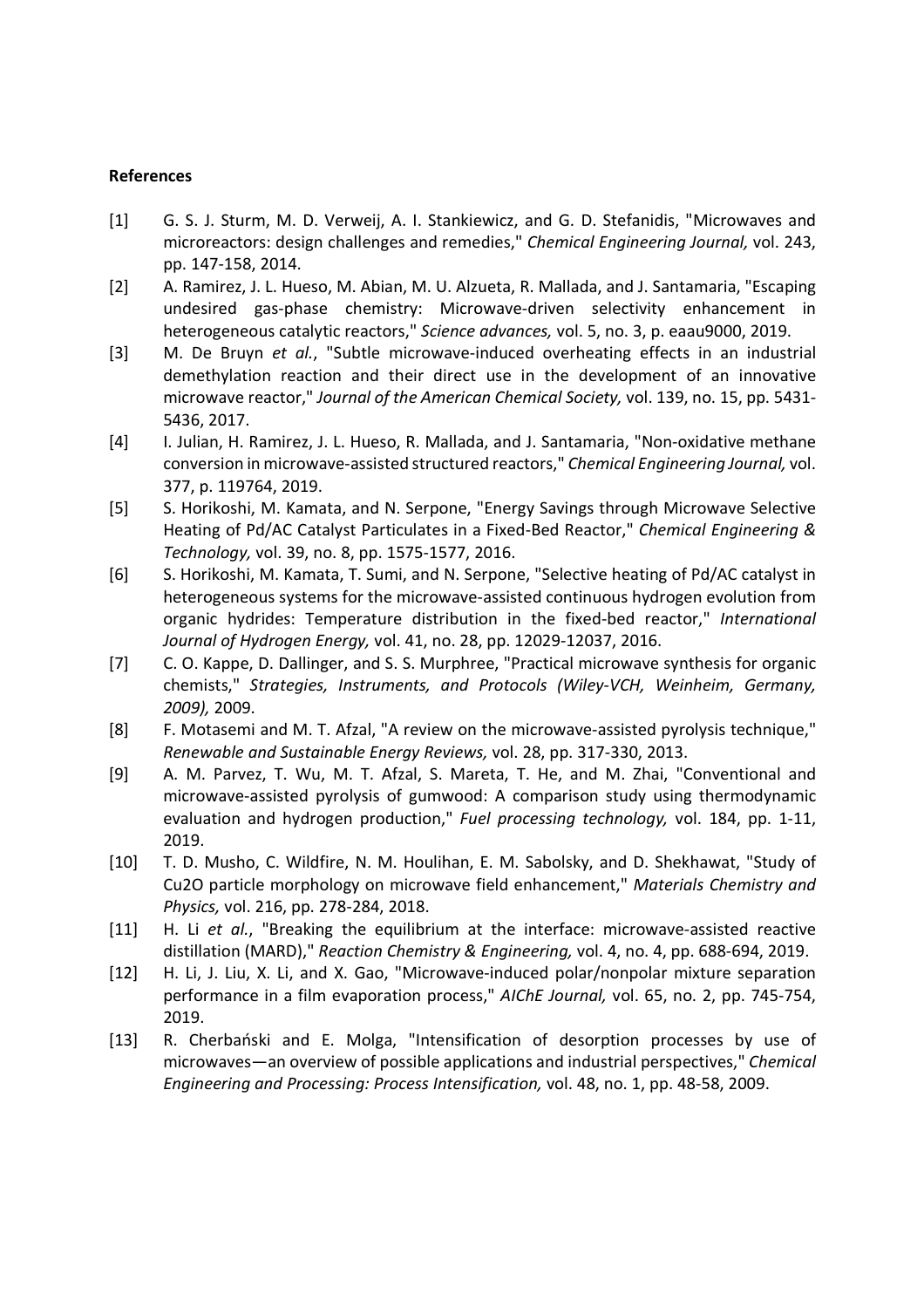- [14] R. Cherbański, "Regeneration of granular activated carbon loaded with toluene– comparison of microwave and conductive heating at the same active powers," *Chemical Engineering and Processing-Process Intensification,* vol. 123, pp. 148-157, 2018.
- [15] R. Manno, V. Sebastian, R. Mallada, and J. s. Santamaria, "110th Anniversary: Nucleation of Ag Nanoparticles in Helical Microfluidic Reactor. Comparison between Microwave and Conventional Heating," *Industrial & Engineering Chemistry Research,* vol. 58, no. 28, pp. 12702-12711, 2019.
- [16] L. S. Gangurde, G. S. J. Sturm, T. J. Devadiga, A. I. Stankiewicz, and G. D. Stefanidis, "Complexity and challenges in noncontact high temperature measurements in microwave-assisted catalytic reactors," *Industrial & engineering chemistry research,* vol. 56, no. 45, pp. 13379-13391, 2017.
- [17] G. S. J. Sturm, M. D. Verweij, T. Van Gerven, A. I. Stankiewicz, and G. D. Stefanidis, "On the effect of resonant microwave fields on temperature distribution in time and space," *International Journal of Heat and Mass Transfer,* vol. 55, no. 13-14, pp. 3800-3811, 2012.
- [18] G. S. J. Sturm, M. D. Verweij, T. Van Gerven, A. I. Stankiewicz, and G. D. Stefanidis, "On the parametric sensitivity of heat generation by resonant microwave fields in process fluids," *International Journal of Heat and Mass Transfer,* vol. 57, no. 1, pp. 375-388, 2013.
- [19] H. Goyal, A. Mehdad, R. F. Lobo, G. D. Stefanidis, and D. G. Vlachos, "Scaleup of a Single-Mode Microwave Reactor," *Industrial & Engineering Chemistry Research,* 2019/10/21 2019, doi: 10.1021/acs.iecr.9b04491.
- [20] S. R. Deshmukh, A. B. Mhadeshwar, M. I. Lebedeva, and D. G. Vlachos, "From density functional theory to microchemical device homogenization: model prediction of hydrogen production for portable fuel cells," *International Journal for Multiscale Computational Engineering,* vol. 2, no. 2, 2004.
- [21] J. E. Rim, P. M. Pinsky, and W. W. van Osdol, "Using the method of homogenization to calculate the effective diffusivity of the stratum corneum," *Journal of Membrane Science,*  vol. 293, no. 1-2, pp. 174-182, 2007.
- [22] J. L. Auriault and J. Lewandowska, "Homogenization analysis of diffusion and adsorption macrotransport in porous media: macrotransport in the absence of advection," *Geotechnique,* vol. 43, no. 3, pp. 457-469, 1993.
- [23] A. Dasgupta and R. K. Agarwal, "Orthotropic thermal conductivity of plain-weave fabric composites using a homogenization technique," *Journal of Composite Materials,* vol. 26, no. 18, pp. 2736-2758, 1992.
- [24] Y. Asakuma, S. Miyauchi, T. Yamamoto, H. Aoki, and T. Miura, "Homogenization method for effective thermal conductivity of metal hydride bed," *International Journal of Hydrogen Energy,* vol. 29, no. 2, pp. 209-216, 2004.
- [25] J. B. Pendry, A. J. Holden, D. J. Robbins, and W. J. Stewart, "Magnetism from conductors and enhanced nonlinear phenomena," *IEEE transactions on microwave theory and techniques,* vol. 47, no. 11, pp. 2075-2084, 1999.
- [26] D. R. Smith and J. B. Pendry, "Homogenization of metamaterials by field averaging," *JOSA B,* vol. 23, no. 3, pp. 391-403, 2006.
- [27] N. Jebbor and S. Bri, "Effective permittivity of periodic composite materials: Numerical modeling by the finite element method," *Journal of Electrostatics,* vol. 70, no. 4, pp. 393- 399, 2012.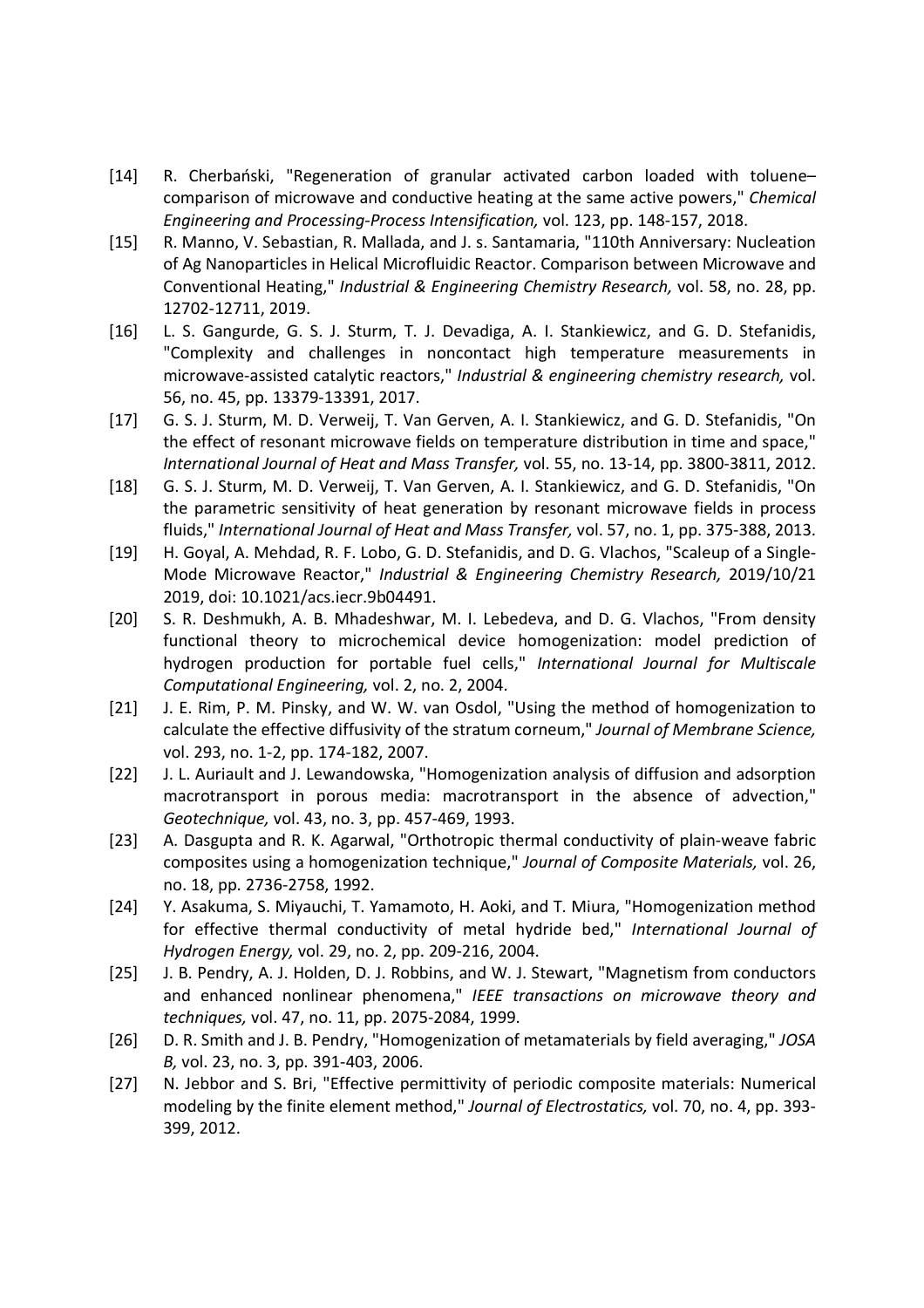- [28] L. Liu, S. M. Matitsine, Y. B. Gan, and K. N. Rozanov, "Effective permittivity of planar composites with randomly or periodically distributed conducting fibers," *Journal of applied physics,* vol. 98, no. 6, p. 063512, 2005.
- [29] D. J. Bergman, "The dielectric constant of a composite material—a problem in classical physics," *Physics Reports,* vol. 43, no. 9, pp. 377-407, 1978.
- [30] V. Myroshnychenko and C. Brosseau, "Finite-element method for calculation of the effective permittivity of random inhomogeneous media," *Physical Review E,* vol. 71, no. 1, p. 016701, 2005.
- [31] J. Robinson *et al.*, "Electromagnetic simulations of microwave heating experiments using reaction vessels made out of silicon carbide," *Physical Chemistry Chemical Physics,* vol. 12, no. 36, pp. 10793-10800, 2010.
- [32] J. Robinson *et al.*, "Understanding microwave heating effects in single mode type cavities—theory and experiment," *Physical Chemistry Chemical Physics,* vol. 12, no. 18, pp. 4750-4758, 2010.
- [33] N. S. Bakhvalov and G. Panasenko, *Homogenisation: averaging processes in periodic media: mathematical problems in the mechanics of composite materials*. Springer Science & Business Media, 2012.
- [34] D. M. Pozar, *Microwave engineering*. John Wiley & Sons, 2009.
- [35] M. Kamiński, "Homogenization technique for transient heat transfer in unidirectional composites," *Communications in numerical methods in engineering,* vol. 19, no. 7, pp. 503-512, 2003.
- [36] B. Ashley, D. D. Lovingood, Y.-C. Chiu, H. Gao, J. Owens, and G. F. Strouse, "Specific effects in microwave chemistry explored through reactor vessel design, theory, and spectroscopy," *Physical Chemistry Chemical Physics,* vol. 17, no. 41, pp. 27317-27327, 2015.
- [37] S. Afandizadeh and E. A. Foumeny, "Design of packed bed reactors: guides to catalyst shape, size, and loading selection," *Applied thermal engineering,* vol. 21, no. 6, pp. 669- 682, 2001.
- [38] W. Falter, C. H. Finkeldei, B. Jaeger, W. Keim, and K. A. N. Verkerk, "Isobutanol synthesis from syngas," in *Studies in surface science and catalysis*, vol. 119: Elsevier, 1998, pp. 465- 471.
- [39] D. Geldart, "Types of gas fluidization," *Powder technology,* vol. 7, no. 5, pp. 285-292, 1973.
- [40] J. K. S. Wan and M. S. Ioffe, "Surface heating and energy transfer in pulsed microwave catalytic systems: A microwave-induced acoustic study," *Research on Chemical Intermediates,* vol. 20, no. 1, pp. 115-132, 1994.
- [41] G. S. J. Sturm, A. Q. V. B. Houckgeest, M. D. Verweij, T. Van Gerven, A. I. Stankiewicz, and G. D. Stefanidis, "Exploration of rectangular waveguides as a basis for microwave enhanced continuous flow chemistries," *Chemical Engineering Science,* vol. 89, pp. 196- 205, 2013.
- [42] C. O. Kappe, "How to measure reaction temperature in microwave-heated transformations," *Chemical Society Reviews,* vol. 42, no. 12, pp. 4977-4990, 2013.
- [43] J. D. Moseley and C. O. Kappe, "A critical assessment of the greenness and energy efficiency of microwave-assisted organic synthesis," *Green Chemistry,* vol. 13, no. 4, pp. 794-806, 2011.